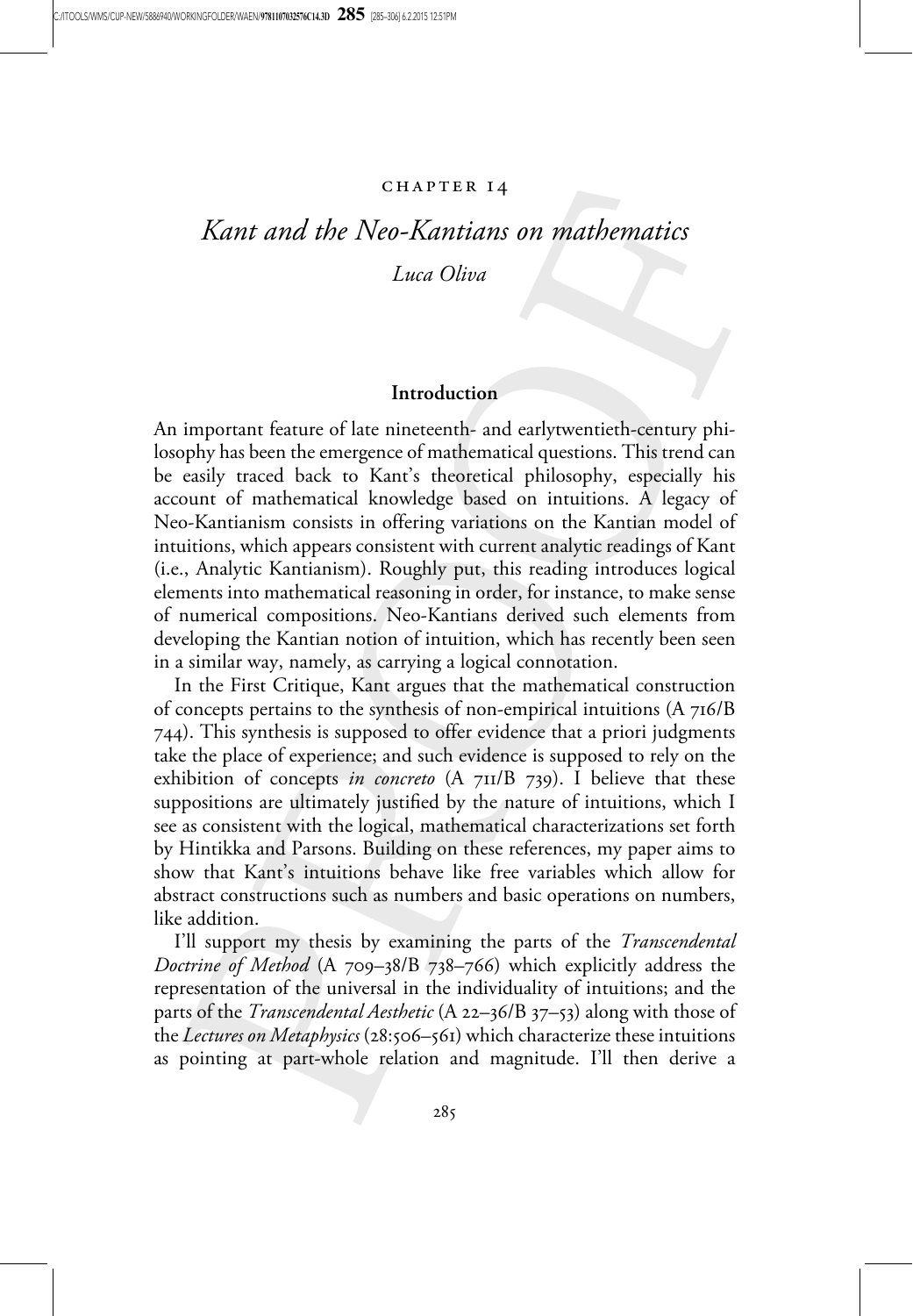consistent account of numbers which will show how intuitions evolve into homogeneous quanta mereologically combined in proportions. Such an evolution remains unconceivable unless we acknowledge the logical import that intuitions bear from the start.

Further evidence for this claim can be found in the Neo-Kantian account of numbers, which has thoroughly assumed the logical character of Kant's intuitions. On the one hand the Neo-Kantians do not recognize intuitions as a faculty independent of the understanding, on the other they introduce all the properties of spatiotemporal intuitions into their mathematical constructions. I'll prove this by carrying out a detailed examination, previously unattempted, of Rickert's account of logical and mathematical objects. Although Cassirer's and Natorp's logicism was ultimately rejected by Rickert, Neo-Kantians share Dedekind's constructionism, in which the theory of numbers replaces temporal intuitions with relational properties. This variation also supports my thesis.<sup>1</sup>

# Mathematical propositions

In his Transcendental Doctrine of Method, Kant characterizes mathematics as construction in intuition. He argues that mathematical concepts can be exhibited a priori by means of non-empirical intuitions  $(A \, \frac{713}{B} \, \frac{741}{B})$ . The significance of this part can hardly be underestimated, for Kant is giving a direct answer to the main question of his Critique, namely "How are a priori synthetic judgments possible?" (B 19).

The argument derives from the analysis of geometrical demonstrations. Kant notices that the truth-value of Euclid's propositions runs from one claim to another "through a chain of inferences guided throughout by intuition" (A 716/B 744). Any passage is both synthetic and evident. What really strikes Kant is that the evidence of those inferences does not come from experience, as is supposed to be in the case of synthetic claims. Even more surprising is that the synthesis carries on strict and not merely comparative universality. It hardly bears repeating that for Kant a strictly universal proposition states that  $Ps$  "cannot be otherwise" (A  $1/B$  3), namely, it is true in all possible worlds. A comparatively universal proposition, by contrast, states that it has never been disproved before, as is the case, for instance, with a valid generalization or with Hume's custom

<sup>1</sup> I would like to thank James Garson, Robert Hanna, and Paolo Parrini for all the corrections and critical comments. Many suggestions have come from Michael Friedman, Charles Parsons, Lisa Shabel, Daniel Sutherland, and Paul Teller. For the language I am grateful to Thomas Behr and Sharon Joyce.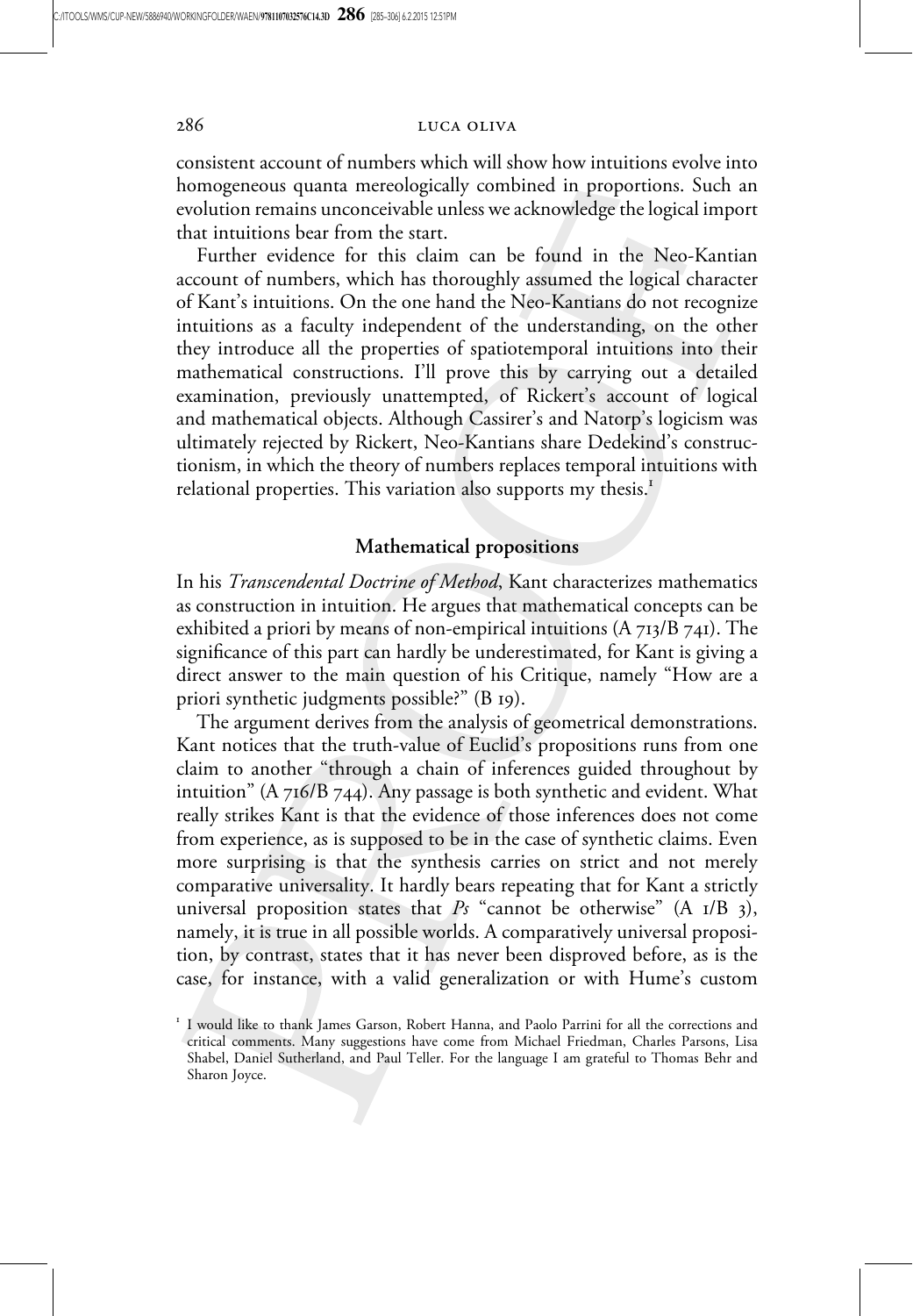induced inference. Thus instances are used to provide synthetic claims with empirical evidence. In this sense, Euclid's demonstrations genuinely challenge the classic distinction of analytic and synthetic that Kant thoroughly takes for granted.

In all judgments in which the relation of a subject to the predicate is thought ... this relation is possible in two different ways. Either the predicate to the subject A, as something which is (covertly) contained in this concept A; or outside the concept A, although it does indeed stand in connection with it. In the one case I entitle the judgment analytic, in the other synthetic. (A 6–7/B 10)

Using current terminology, all judgments are reducible to categorical propositions of either A (All Ss are Ps) or E (No Ss are Ps) type. Venn diagrams respectively show the relation of S-class and P-class in terms of inclusion and exclusion. Hence, A and E type propositions, respectively, correspond to analytic and synthetic ones; for if S is part of P their union is equal to P (S $\subseteq$ P=S∪P=P), whereas if the intersection of S and P is empty  $(S \cap P = \emptyset)$  their union is equal to their symmetric difference  $(S \emptyset P = (S \cup P) \setminus \emptyset)$ and is therefore included in a third class (Q⊆(S∪P)). All propositions require some evidence to establish their truth-values. Analytic propositions are true by definition since the S-class is already part of the P-class, while synthetic propositions need something else since their composition is claimed rather than showed. In this latter case, Kant appeals to intuitions.

Geometrical passages are hardly reducible to mere identities in terms of analytic propositions. We "can analyze and clarify the concept of a figure enclosed by three straight lines, and possessing three angles", but we "can never arrive at any property not already contained in these concepts" (A 716/B 744). Consistently, mathematical propositions like those of Euclid's Elements are properly explained by synthesis rather than analysis. The former is the only way to add a new property to a concept.

Hence, mathematical concepts are synthetic propositions which carry non-empirical evidence. Kant's account of concepts is not original, however. Basically, it amounts to a variation of the classic bundle theory of Hume. Accordingly, any concept is a collection of properties or, more precisely, a subsumption of properties under a common class. Kant puts a strong emphasis on the function of synthesis which is a priori assumed in any concept formation; in this sense, concepts are a priori synthetic unity of some manifold (A 78–9/B 104–105). In fact, "concepts rest on functions" which are meant as "the unity of the act of bringing various representations under one common representation" (A 68/B 93). The distinguishing factor of mathematical concepts thus pertains to the manifold of representations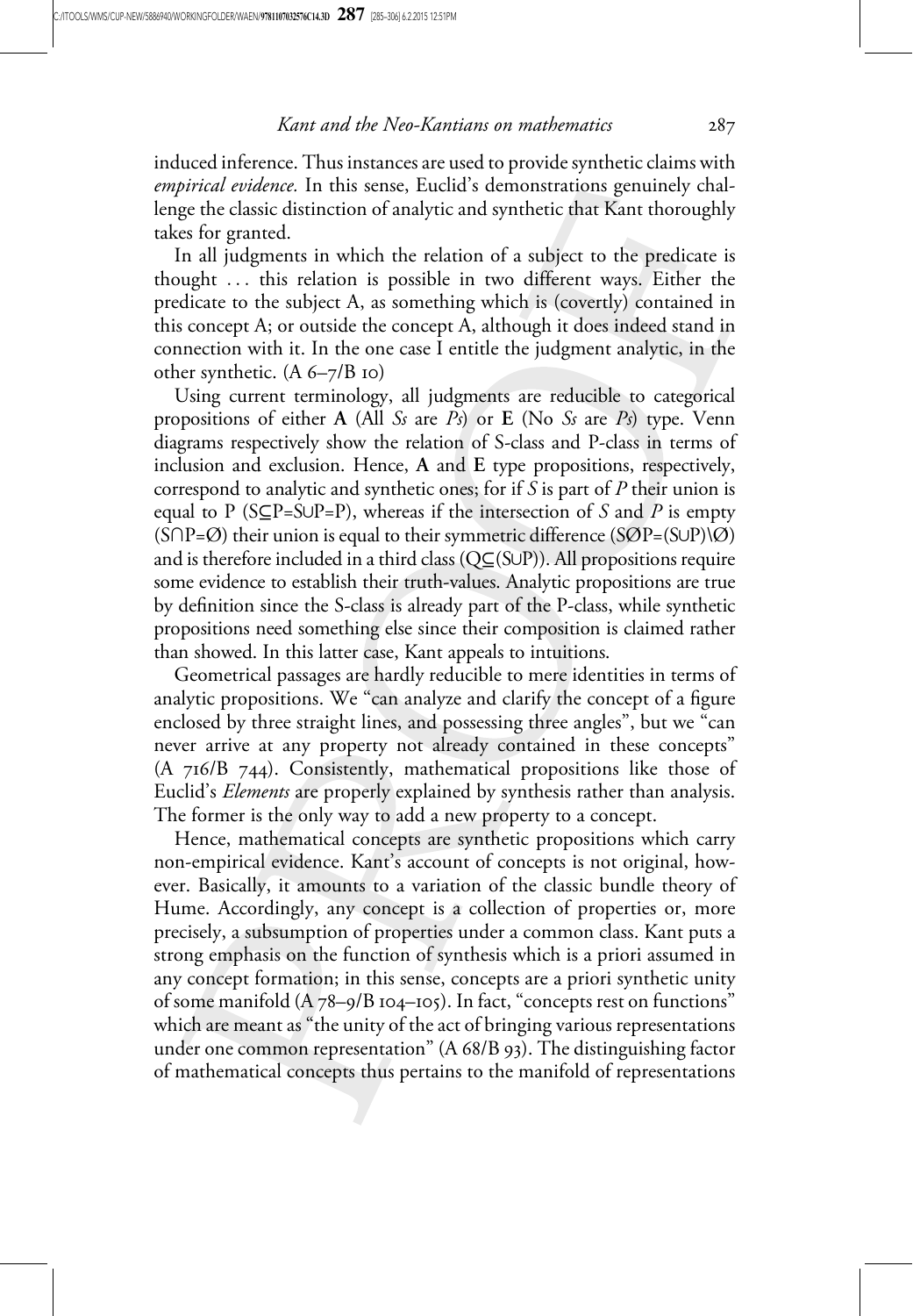and not to their synthesis. The latter is a logical operation which mathematical propositions share with all synthetic propositions whatsoever.

Kant has previously argued  $(A_19-21/B_33-35)$  that any representation of objects is ultimately an immediate and individual intuition. Hence, to "pass beyond [a concept] to properties which are not contained in this concept, but yet belong to it ...is impossible unless I determine my object in accordance with the conditions either of empirical or of pure intuition" (A 718/B 746). Therefore, the nature of intuitions eventually decides all synthetic propositions, geometrical inferences included. In fact, a synthetic claim about the world is composed of empirical representations, and its truth-value is ultimately justified by experience, e.g. "the apple is green" (Ga) is true or false as long as it can be observed. As true the relation of S-class and P-class claims a composition which my perceptions corroborate. If the claim is not about the experiential world, then other evidence is required.

Hence, mathematical propositions are syntheses of non-empirical intuitions. Kant does not say how they are supported by evidence, but he gives precise indications regarding how they are to be intended. From the latter we can easily derive the former. In what follows I'll try to characterize non-empirical intuitions accordingly.

### Intuitions and mathematical concepts

Kant primarily addresses intuitions in the *Transcendental Aesthetic*. He thinks of them as conditions for everything we may perceive or, more generally, represent (A 19–20/B 33–34). Perceiving and representing overlap only empirically since representations can formally be viewed as entirely pure, like in the case of the forms of intuitions (space and time). In the *Transcendental Doctrine of Method* he further argues that nonempirical intuitions are employed in mathematical constructions (A 713/ B 741). The two parts are clearly connected: the former accommodates a metaphysical distinction of intuitions which fits into the mathematical account of the latter. If intuitions were only empirical, mathematics would be consistently abstracted from experience and thus derived via inductive reasoning. Hence, it would be hardly necessary or universally valid.

Such abstractionism, strongly defended by Mill, has been unanimously rejected by the Neo-Kantians, especially by Cassirer. In his Substance and Function (1910), he systemically criticizes "the process of comparing things and of grouping them together according to similar properties" since it is still "placed upon thing-concepts" rather than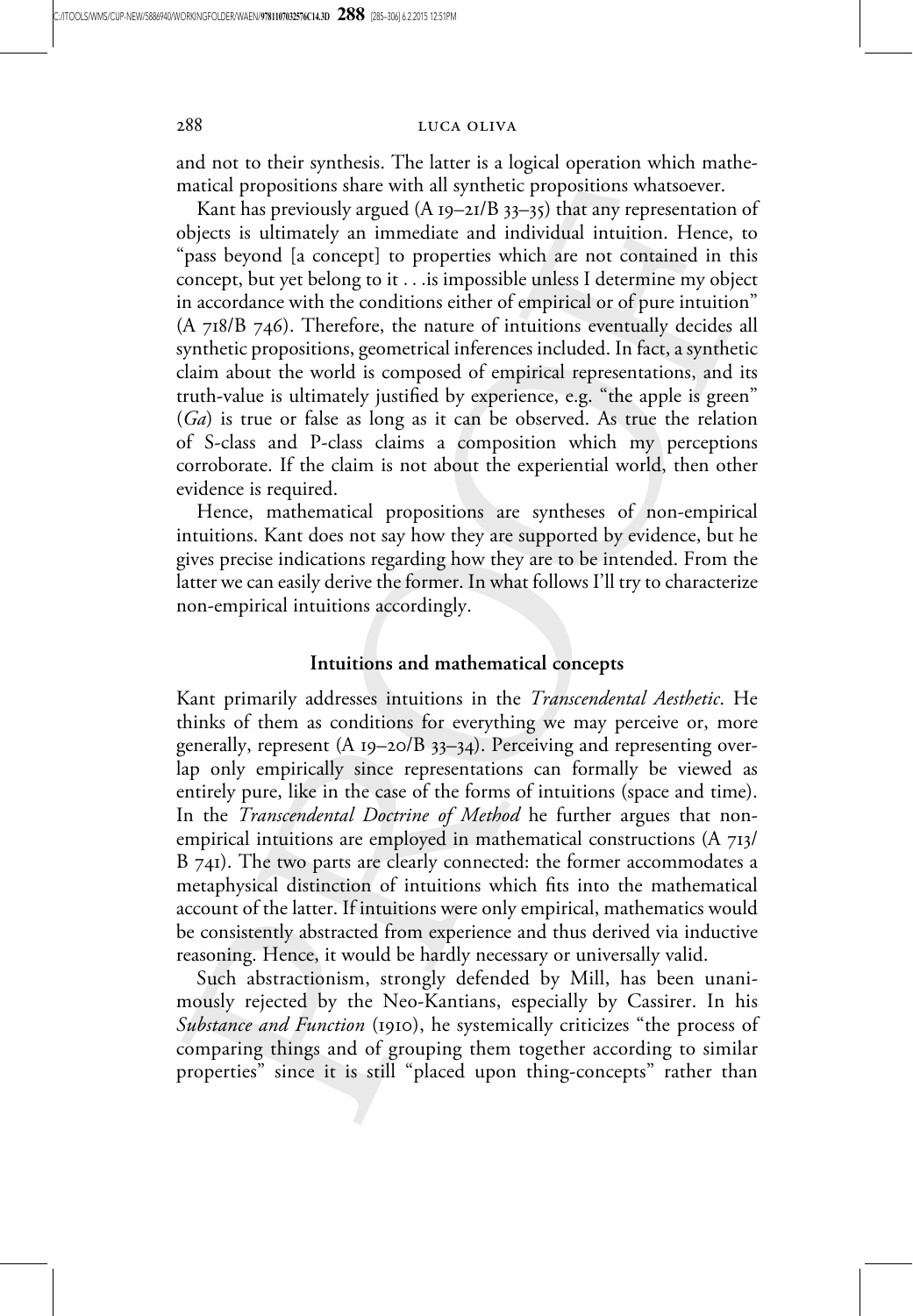"relation-concepts." This sensualistic approach which also characterizes Husserl's Philosophy of Arithmetic (1891) ultimately fails to make sense of mathematical constructions.

In order to avoid that abstractionism, Kant explicitly refers mathematical constructions to *non-empirical* intuitions. He argues that constructing in intuition amounts to an exhibition of concepts in concreto – something which involves non-empirical intuitions in a significant way.

For the construction of a concept we therefore need a *non-empirical* intuition. The latter must, as intuition, be a *single* object, and yet none the less, as the construction of a concept (a universal representation), it must in its representation express universal validity for all possible intuitions which fall under the same concept. Thus I construct a triangle by representing the object which corresponds to this concept ... The single figure which we draw is empirical, and yet it serves to express the concept, without impairing its universality  $(A \, 713 - 714/B \, 741 - 742)$ .

Non-empirical intuitions behave like individual representations which stand for all other representations; they combine individuality and universality by instantiating the latter under the former. In his First Critique, Kant has thoroughly argued for that; like at the beginning of the Analytic of Principles when he says, "transcendental philosophy has the peculiarity that besides the rule ..., which is given in the pure concept of understanding, it can also specify a priori the instance to which the rule is to be applied" (A 135/B 174). Non-empirical intuitions exhibit a priori the concept in a concrete instance. As Kant says, "in mathematics ... the concepts of reason must be forthwith exhibited *in concreto* in pure intuition" (A 711/B 739), therefore "to *construct* a concept means to exhibit *a priori* the intuition which corresponds to it"  $(A \, 713/B \, 741)$ .

The instantiation of universality sharply distinguishes the mathematical concepts from the philosophical ones, and shows them to be an alternative way of conceptualizing. As Kant puts it, "philosophical knowledge considers the particular only in the universal, mathematical knowledge the universal in the particular, or even in the single instance, though still always a priori and by means of reason" (A 714/B 742). That corresponds to, "philosophical knowledge ... has always to consider the universal in abstracto (by means of concepts), mathematics can consider the universal in concreto (in the single intuition) and yet at the same time through pure *a priori* representation" (A 734–735/B 762–763). Non-empirical intuitions clearly realize the idea that a single object or individuality may stand for a manifold of objects or universality, which is exactly the idea of a free variable  $(x, y, z)$ , for instance in firstorder logic. Thus, an intuition is intended "as containing an infinite number of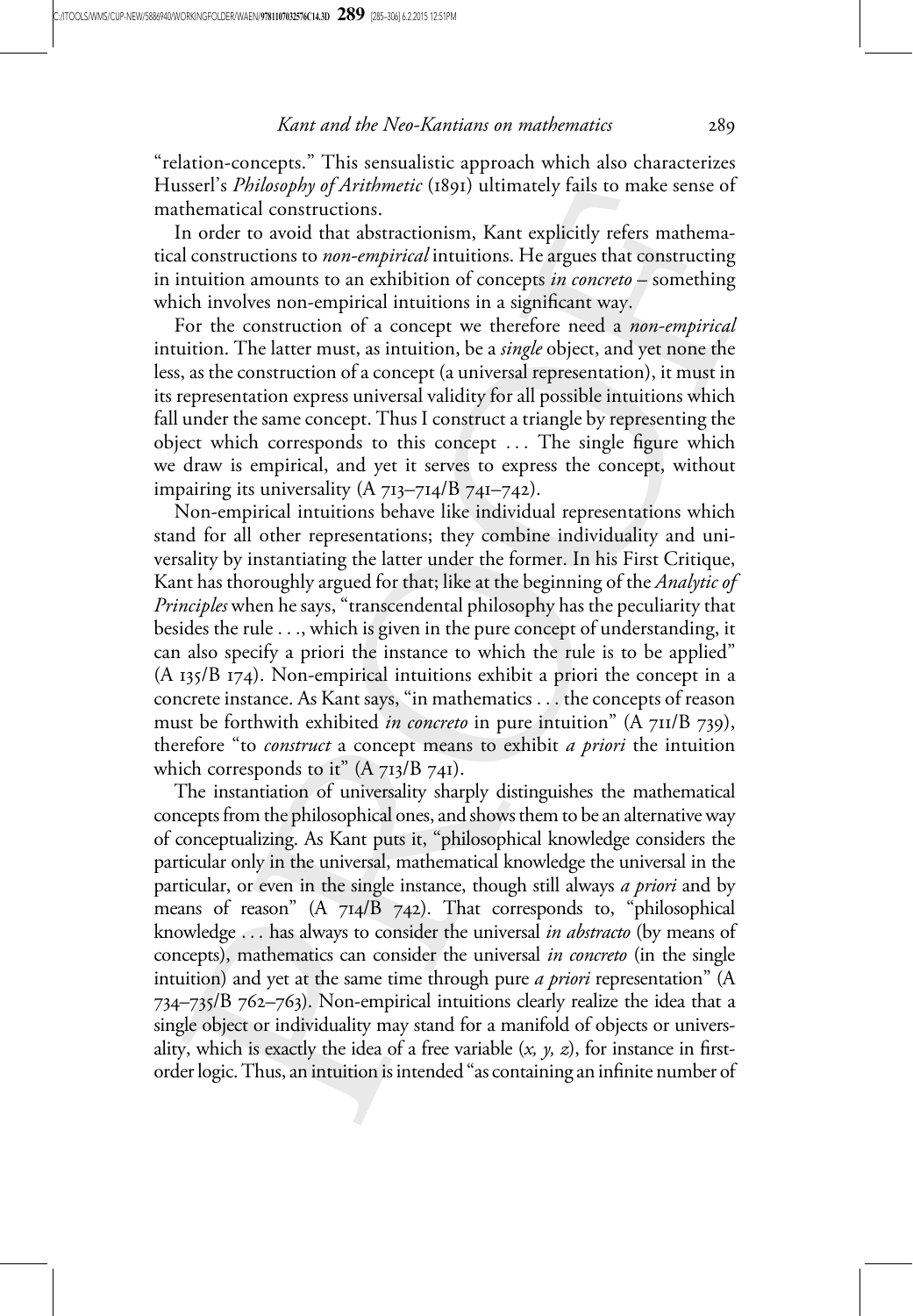representations within itself", while a concept is thought of "as a representation which is contained in an infinite number of different possible representations (as their common character), and which therefore contains these under itself"; "for all the parts of space coexist *ad infinitum*  $\ldots$  the original representation of space is an *a priori* intuition, not a concept"  $(A \, 25/B \, 40)$ .

Hintikka explains this perfectly by noting that Kant's mathematical method is "based on the use of constructions" which consists in "introducing particular representatives of general concepts and carrying out arguments in terms of such particular representatives, arguments which cannot be carried out by means of general concepts." <sup>2</sup> Similarly, Parsons argues that "the reasoning involving constructive operations" is carried on "as reasoning with *singular terms*," and "Kant clearly understood this reasoning as involving singular representations." <sup>3</sup> "Free variables, and terms containing them, have the property that Kant requires of an intuition constructing a concept, in that they are singular and yet also "express universal validity" in the role they play in arguing for general conclusions." The same position is held by Brittan,<sup>4</sup> Friedman,<sup>5</sup> and Thompson.<sup>6</sup>.

If we assume that a concept is a collection of properties (individual representations) and each of them is variable or constant (non-empirical or empirical intuition, respectively), then Kant is saying that any philosophical concept unifies individual constants which are derived a posteriori, whereas any mathematical concept unifies individual variables (like a set containing sets) which are available a priori.

The logical character of intuitions also makes sense of the semantic problem, namely "concepts which relate a priori to objects" (A 57/B 81). Since any statement containing individual constants, such as " $Fa$ ," allows for an existential generalization such as " $(\mathcal{O}_X)F_X$ ," for any object of experience there is something a priori which allows for its conceptualization.

<sup>&</sup>lt;sup>2</sup> J. Hintikka, "Kant on the Mathematical Method," *The Monist* 51/3 (1976), 352–375.. <sup>3</sup> C. Parsons, "The Transcendental Aesthetic" in P. Guyer (ed.), *The Cambridge Companion to Kant* (Cambridge University Press, 1992), 62–100; here 78. Parsons also points out that the algebraist's "manipulating symbols according to certain rules [requires] analogous intuitive representation of his concept", and that "the symbolic construction is essentially a construction with symbols as objects of intuition." See C. Parsons, "Kant's Philosophy of Arithmetic," in C. J. Posy (ed.), Kant's Philosophy of Mathematics (Dordrecht: Kluwer Academic Publishers, 1992), 43-79; here 65.

<sup>&</sup>lt;sup>4</sup> Already Brittan noticed the difference between intuitions seen as variable or as constant; however he saw them as two ways of constructing in intuitions rather than as pure and empirical intuitions, as I myself do. See G. Brittan, "Algebra and Intuition," in C. J. Posy (ed.), Kant's Philosophy of *Mathematics* (Dordrecht: Kluwer Academic Publishers, 1992), 315–339.<br><sup>5</sup> M. Friedman, "Kant on Concepts and Intuitions in the Mathematical Sciences," Synthese 84 (1990),

 $^6\,$  M. Thompson, "Singular Terms and Intuitions in Kant's Epistemology," in C. J. Posy (ed.), *Kant's* Philosophy of Mathematics (Dordrecht: Kluwer Academic Publishers, 1992), 81-107.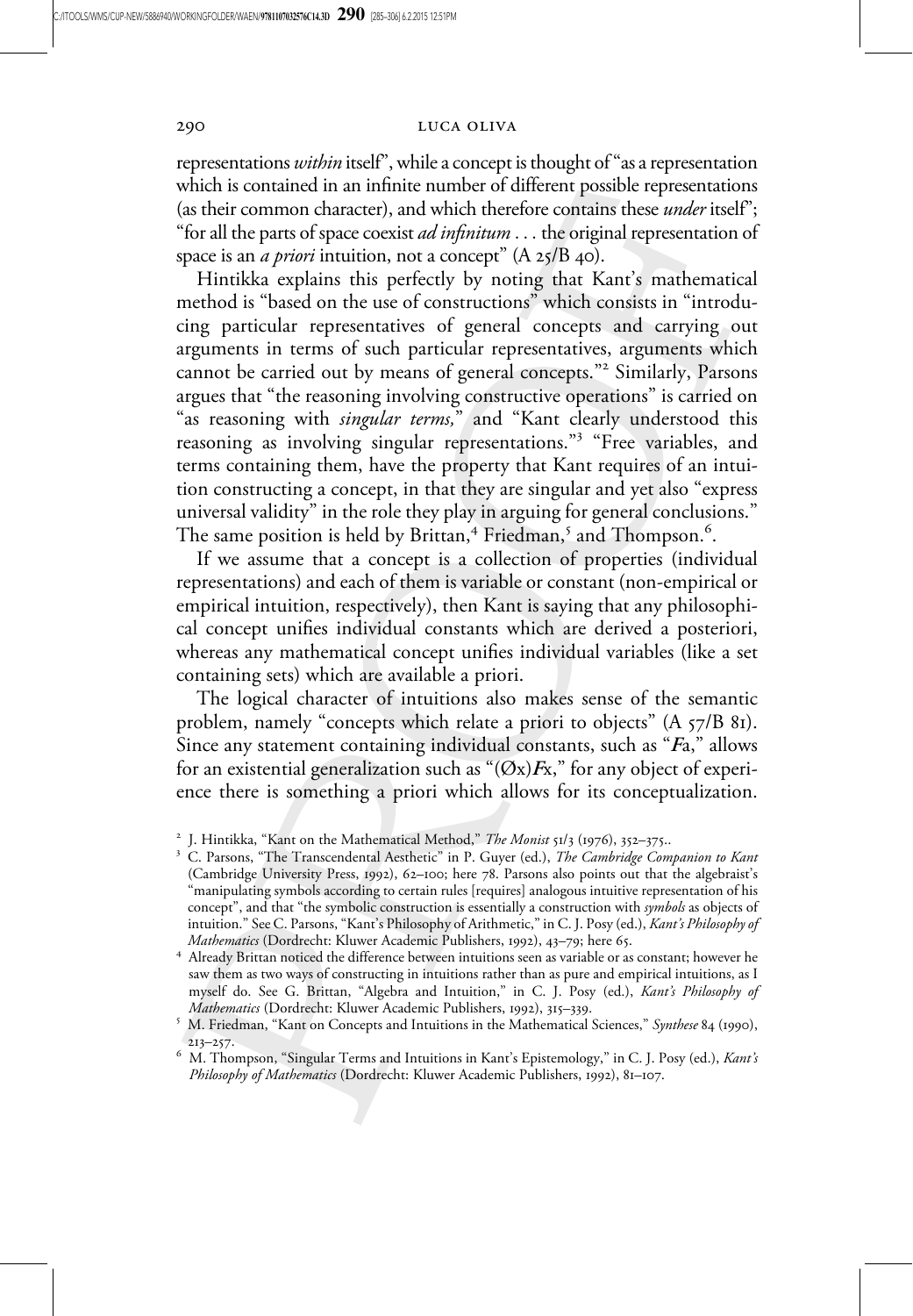Otherwise put, in order to represent something as X, the representation of X must be presupposed (A 250); as Rickert suggests, anything we perceive implies something logical as a priori structure. Hence, the logicaltranscendental conditions concerning the possibility of objects of experience ultimately rest on such non-empirical intuitions which behave like free variables. Along with the logical-analytical conditions (concerning the non-contradictoriness of concepts) they make definite sense of Kant's epistemological paradigm as discussed by Parrini.<sup>7</sup>

# Quantifying over intuitions

The construction in intuition discussed above gets further specified as Kant distinguishes between ostensive and symbolic constructions. Respectively, they represent the geometrical and the mathematical way to employ nonempirical intuitions in a logical fashion; namely, as individuals which stand for universals (and not universals which subsume individuals). Both ways significantly involve quantification.

Accordingly, construction in intuitions evolves into construction of magnitudes. This looks quite consistent with the nature of such intuitions. In modern logic binding a variable which ranges over a domain of discourse is called quantification. Free variables are intended to be quantified. Consequently, non-empirical intuitions are named as quanta, namely as quantified properties.

But mathematics does not only construct magnitudes (*quanta*) as in geometry; it also constructs magnitude as such (quantitas), as in algebra. In this it abstracts completely from the properties of the object that is to be thought in terms of such a concept of magnitude (A 717/B 745).

Quanta represent the building-blocks of ostensive and symbolic constructions, which are therefore differently quantified. Kant proceeds from a less abstract to a more abstract idea of quantification<sup>8</sup>: "quanta ... can be

<sup>7</sup> P. Parrini, "Kant's Theory of Knowledge: Truth, Form, Matter," in P. Parrini (ed.), Kant and Contemporary Epistemology (Dordrecht, Boston, and London: Kluwer Academic Publishers, 1994),

<sup>195</sup>–230. <sup>8</sup> Brittan bestows priority to the arithmetical way of quantifying. While Shabel maintains that symbolic constructions are ultimately species of the ostensive ones: "such as the variable 'x' can be used to represent concretely constructible entity, such as a line segment ..., the variable symbolically constructs the concrete object by symbolizing the ostensive construction of that object" (Shabel, "Kant's Philosophy of Mathematics," 101). She correctly offers a genealogical suggestion, for the argument derives from examining Euclid. However, logically speaking if  $x$  stands for everything, including y which stands for geometrical figures, then y may replace x iff x is such a figure: if  $(y \oslash x)$ , then  $(y \oslash x)$  but not  $(x \oslash y)$ .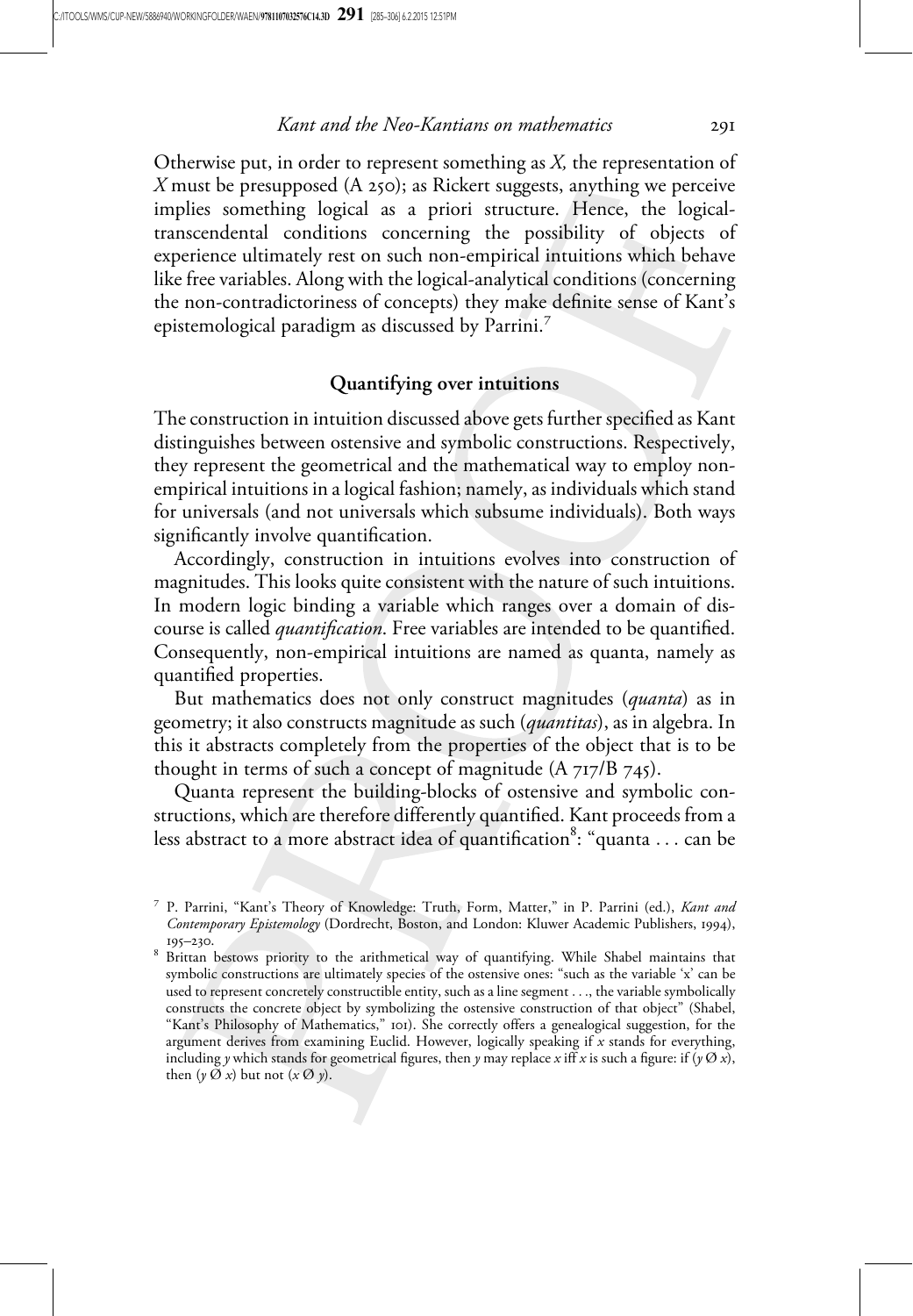exhibited *a priori* in intuition, that is, constructed, either in respect of the quality (figure) of the quanta, or through number in their quantity only (the mere synthesis of the homogeneous manifold)" (A 720/B 748). And he finally attributes logical homogeneity to the latter in order to accommodate mereological combinations.

In the metaphysical lectures on Leibniz's principle of indiscernibles (Kant 2001: 29:839), that homogeneity emerges from the lack of qualitative (or specific) difference; this latter connotes a compositum with heterogeneity instead.<sup>9</sup> The notion of quantity is primarily, although not exclusively, characterized by that lack. In fact, it also requires a combination of parts, which accordingly are viewed as logically homogeneous. Thus quantity has everything to do with the homogeneity of parts and the way in which they are combined together (zusammengesetzt), namely synthesized. Kant's leading idea is that combining parts (the manifold) which are homogeneous leads to magnitudes.

Like Euclid, Kant holds that magnitudes are a combination of parts that are homogeneous. Such combining is to be understood in terms of proportions (ratios). In fact, it is not enough just to belong to the same genus or kind, as the word 'homo-geneous' suggests; the parts must also stay in proportion, namely they must be either bigger or smaller or equal. Any proportion entails homogeneity, but homogeneity does not entail proportion. In order to be in proportion (bigger, smaller, equal) two parts must be conceived as inside of one another, that is, as part and whole. Kant makes sense of it by saying, "A > than B if a part of A=B; in contrast  $A < B$ , if A is equal to a part of B" ( $28:506$ , late 1780s) or "something is larger than the other if the latter is only equal to a part of the former"  $(28:561)$ .

This explains quantity in terms of both part-whole relations and homogeneity in a way which is fully consistent with the above definition of "synthesis of the homogeneous manifold". Not just an homogeneity with respect to a more comprehensive concept, but a *strict* homogeneity, namely that which is restricted to proportions or ratios. As Sutherland points out, "homogeneous magnitudes stand in comparative size relations," <sup>10</sup> because "one magnitude will be larger than another as long as a part of it is equal in

<sup>&</sup>lt;sup>9</sup> Quantum and compositum are magnitudes containing a plurality, but only the former accepts homogeneous parts. the latter allows for "an aggregate heterogeneous parts", while the former accepts only homogeneous parts: "[a] composite differs from quantum, and the many would in that case be able to be a variety, every quantum contains a multitude but not every multitude is a quantum; rather [it is one] only when the parts are homogeneous" (Kant 1997: 29:991).

<sup>&</sup>lt;sup>10</sup> D. Sutherland, "Kant on Arithmetic, Algebra, and the Theory of Proportions," Journal of the History of Philosophy 44/4 (2006), 533–558; here 538.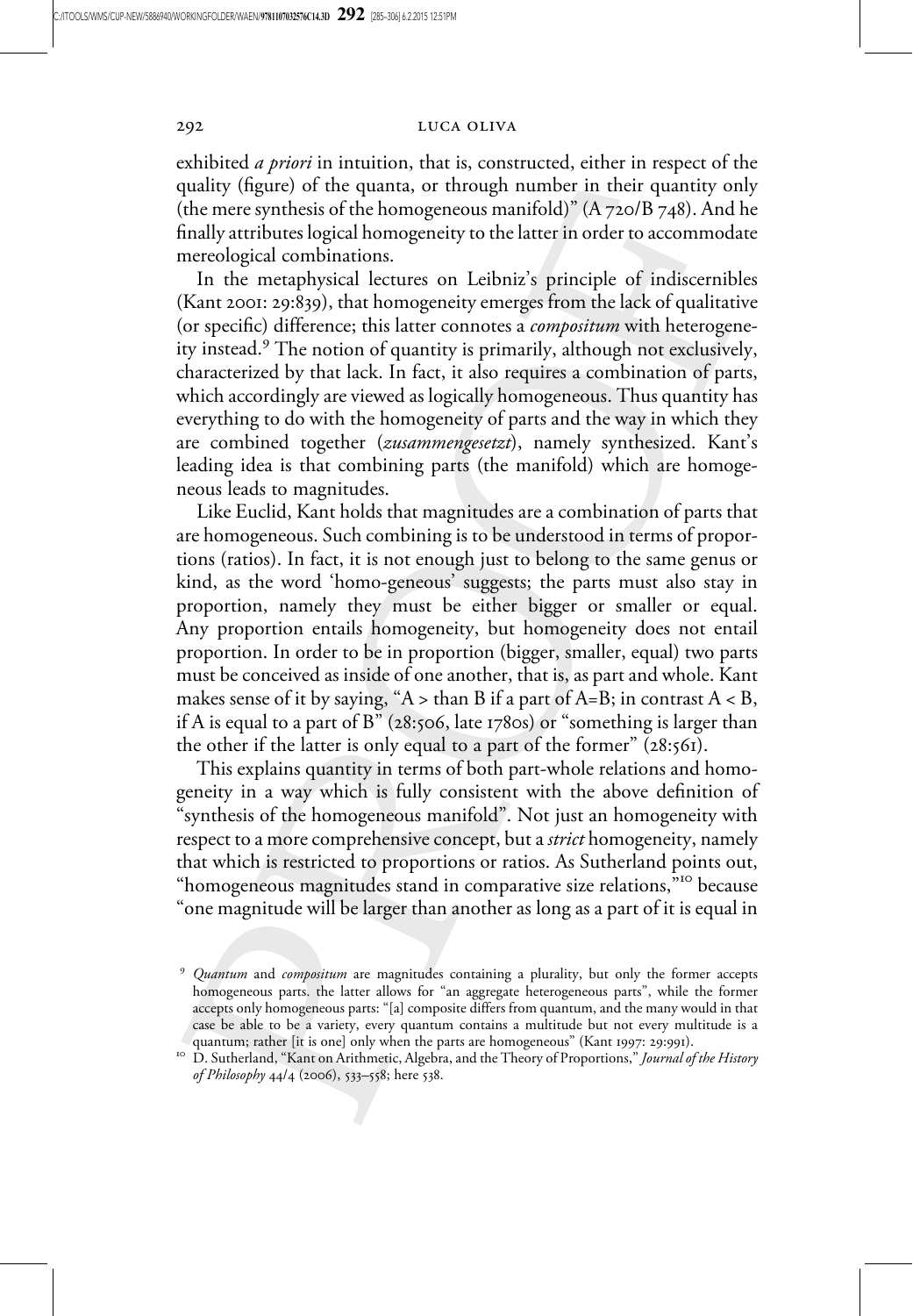size to the other"; something "which in principle allows the ordering of any two magnitudes of the same kind according to their size", and this by means of their proportions (in symbols:  $>$ ,  $<$ ,  $=$ ) which behave like "invariant under all equimultiple compositions."<sup>11</sup>

In the Aesthetic, the pure representations have been already characterized as intuitions of single wholes, and these wholes as purely representing *infinite magnitudes* (A  $24-5/B$  39–40 and A 3I–2/B 47–8). For we represent things as placed in different spaces and as related simultaneously or successively; things can only be thought *in* intuitions. Hence, intuitions have something to do with places, and when the same places do not contain anything (existential or empirical) they are still something, namely (ideal or pure) placeholders. It is quite clear that non-empirical intuitions represent wholes containing parts, and that each of these parts can be replaced by anything empirical since its representation is intended as free variable.

#### Numbers

Kant primarily discusses numbers in the Schematism of his First Critique and in his Lectures on Metaphysics  $L_2$ . In what follows I'll try to make sense of their main thesis, namely that numbers are homogeneous parts combined in succession. To accomplish that I'll explain two intertwined notions, the schema of magnitude and the addition of discrete quanta. Both rely on the logical nature of non-empirical intuitions.

"The subsumption of [objective] intuitions under pure concepts" (A 138/ B 177) follows certain rules, which are called by Kant schemata. He restricts such intuitions to time only, and he holds that "the schemata are  $\dots$  *a priori* determinations of time in accordance with rules"  $(A_145/B_187)$  – a quite misleading move, unless it is properly recognized that spatial intuitions are thoroughly presupposed in any schematization. Despite that, Kant is quite consistent in deriving temporal rules for each group of categories.

What is a schema, exactly? Kant contrasts schemata with images. An image instantiates concepts, e.g. "if five points be set alongside one another, thus ... have an image of the number five"; whereas a schema generalizes concepts, e.g. "a number in general, whether it be five or a hundred, ... is rather the representation of a method whereby a multiplicity ... may be represented in an image in conformity with a certain concept, than the image itself" (A 140/B 179). A schema represents a higher order of universality in contrast to (and in connection with) "some specific universal concept"

<sup>&</sup>lt;sup>11</sup> Sutherland, "Kant's Philosophy of Mathematics and the Greek Mathematical Traditions," 181, 171.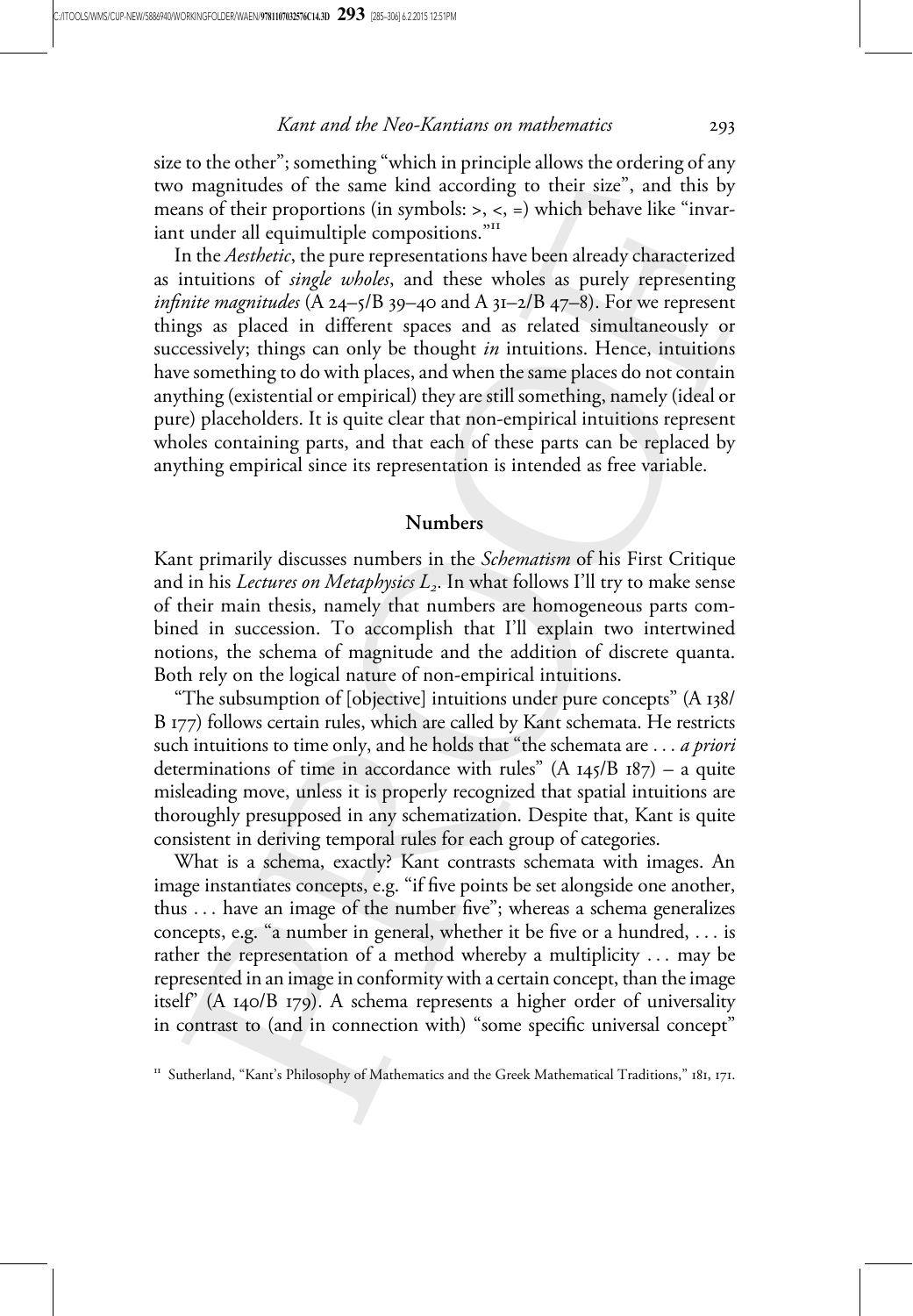(A 141/B 180). Kant's arguments implicitly reply to Locke's fictionalism regarding the nature of general ideas.<sup>12</sup>

Indeed it is schemata, not images of objects, which underlie our pure sensible concepts. No image could ever be adequate to the concept of a triangle in general. It would never attain that universality of the concept which renders it valid of all triangles, whether right-angled, obtuse-angled, or acute-angled; it would always be limited to a part only of this sphere (A 141/B 180).

If it is not an image, what is a number in general? Although he definitely restricts his analysis to natural numbers, Kant is looking for a higher order concept whose universality ranges over all numbers – something like the concept of triangle, whose validity regards all triangles.

... the pure *schema* of magnitude (*quantitatis*), as a concept of the understanding, is *number*, a representation which comprises the successive addition of homogeneous units. Number is therefore simply the unity of the synthesis of the manifold of a homogeneous intuition in general, a unity due to my generating time itself in the apprehension of the intuition. (A 142–3/B 182)

My best guess is that the concept of number is precisely a concept that does not collect things but intuitions which stand for things (namely pure intuitions), and that collects them increasingly (namely in addition) by means of some quantification. If I'm right, then numerical collections (numbers) are additions of quantified non-empirical intuitions. Kant's philosophy of mathematics stands or falls on this.

As Rickert correctly points out, additions are not simple conjunctions. While an apple added to another makes two apples, a number added to another does not make two but one, increased number. However, succession alone is not enough to make sense of addition either. An event may follow another without ending up in any union, whereas any number is comprised in the next higher one. Thinking of pure intuitions as placeholders may help to understand their addition. If pure intuitions behave like free variables which stand for any constant, additions may regard logical places instead of empirical things; and the succession in time may be only my way to represent these places. If that is true, then addition may be something which turns the spatial intuitions which temporally follow one another " $\{\emptyset\}$ ,  $\{\emptyset\}$ ,  $\{\emptyset\}$ " into their unification in extension " ${({\{\mathcal{O}\}}\}'$ "; however, the number three follows the number one and two because it mereologically includes them and not

<sup>&</sup>lt;sup>12</sup> E. Carson, "Locke and Kant on Mathematical Knowledge," in E. Carson and R. Huber (eds.), Intuition and the Axiomatic Method (Dordrecht: Kluwer Academic Publishers, 2006), 3–20.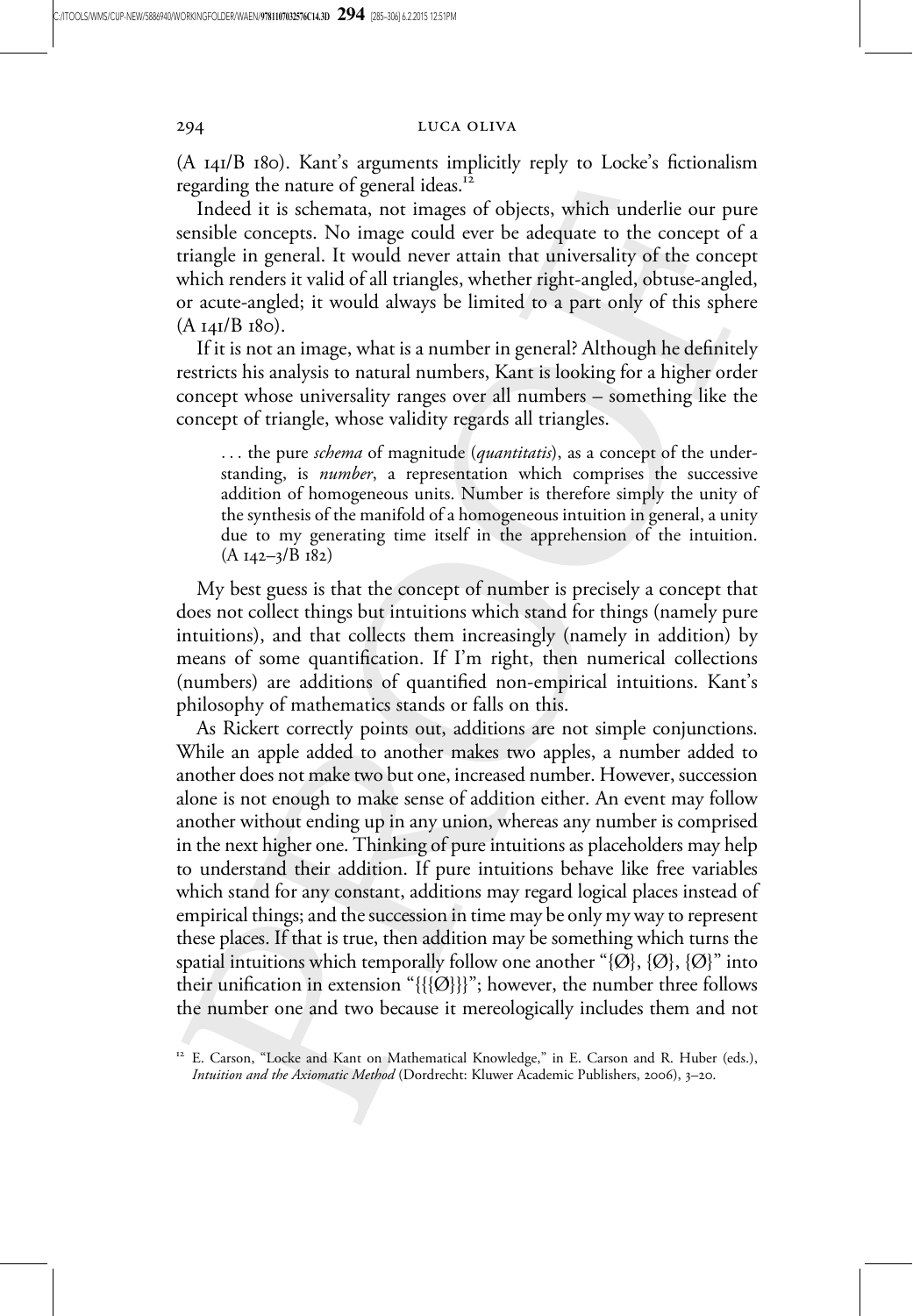simply because it comes after them in conjunction. I believe that Kant shares Benacerraf's Ernie theorem,<sup>13</sup> "for any two numbers, x and y, x is less than y if and only if x belongs to y and x is a proper subset of y" vs Johnny's "given two numbers, x and y, x belongs to y if and only if y is the successor of x" (54); and that he could number three in set-theoretical way:  $\sigma = \emptyset$ ,  $\tau = \{\circ\} = \{\emptyset\}$ ,  $\tau = \{\circ, \tau\} = \{\circ, \tau\}$  $\{\emptyset,\{\emptyset\}\}\$ , 3 = {0, 1, 2}= $\{\emptyset,\{\emptyset\},\{\emptyset,\{\emptyset\}\}\}\$ . For a subset can easily be seen as a part, as indeed Lewis sees it.<sup>14</sup> This certainly deserves a further analysis, involving Frege and Russell along with the relations between set-theory and mereology.

I believe that Kant's mereological characterization of numbers suggests this conclusion, which makes also sense of his above definition. For what characterizes a number is that it comprises the homogeneous units by means of successive addition. The central point seems to me precisely the addition, which Kant clearly intends in mereological terms. The addition of units is carried out by means of comprising parts, and the succession (the time-series, A 145/B 184) merely derives from such comprising parts which enlarges wholes. I also believe that Kant is closer to Cantor and Frege than we use to think.<sup>15</sup>

My evidence relies on *Metaphysics L*<sub>2</sub> (28:560–1, 1790–1791), where Kant discusses discrete quanta (another name for number). He holds that "each quantum is as a multitude consisting of homogeneous parts" and that, as such, "each quantum can be increased or decreased." This goes through combining its parts, "the parts that, connected with each other, make a number concept". In this mereological connection "something is larger than the other if the latter is only equal to a part of the former" in fact, "for something to alter into a larger is to increase, and for something to alter into a smaller is to decrease." As Kant says:

A quantum continuous in itself is one in which the number of parts is indeterminate; a quantum discrete in itself is one in which the number of parts is arbitrarily determined by us. Discrete quantum is therefore called number. Through number we represent each quantum as discrete. (28:561, 1790–1)

The former represents an undetermined multitude (or manifold) of parts because "it does not consist of individual parts." While the latter is made of

<sup>&</sup>lt;sup>13</sup> P. Benacerraf, "What Numbers Could Not Be" (1965) in P. Benacerraf and H. Putnam (eds.), Philosophy of Mathematics (Cambridge University Press, 1983), 272–294.<br><sup>14</sup> D. Lewis, *Parts of Classes* (Oxford: Blackwell, 1991).<br><sup>15</sup> See C. Parsons, "Arithmetic and the Categories," in C. J. Posy (ed.), *Kant's Philoso* 

<sup>(</sup>Dordrecht: Kluwer Academic Publishers, 1992), 135–158.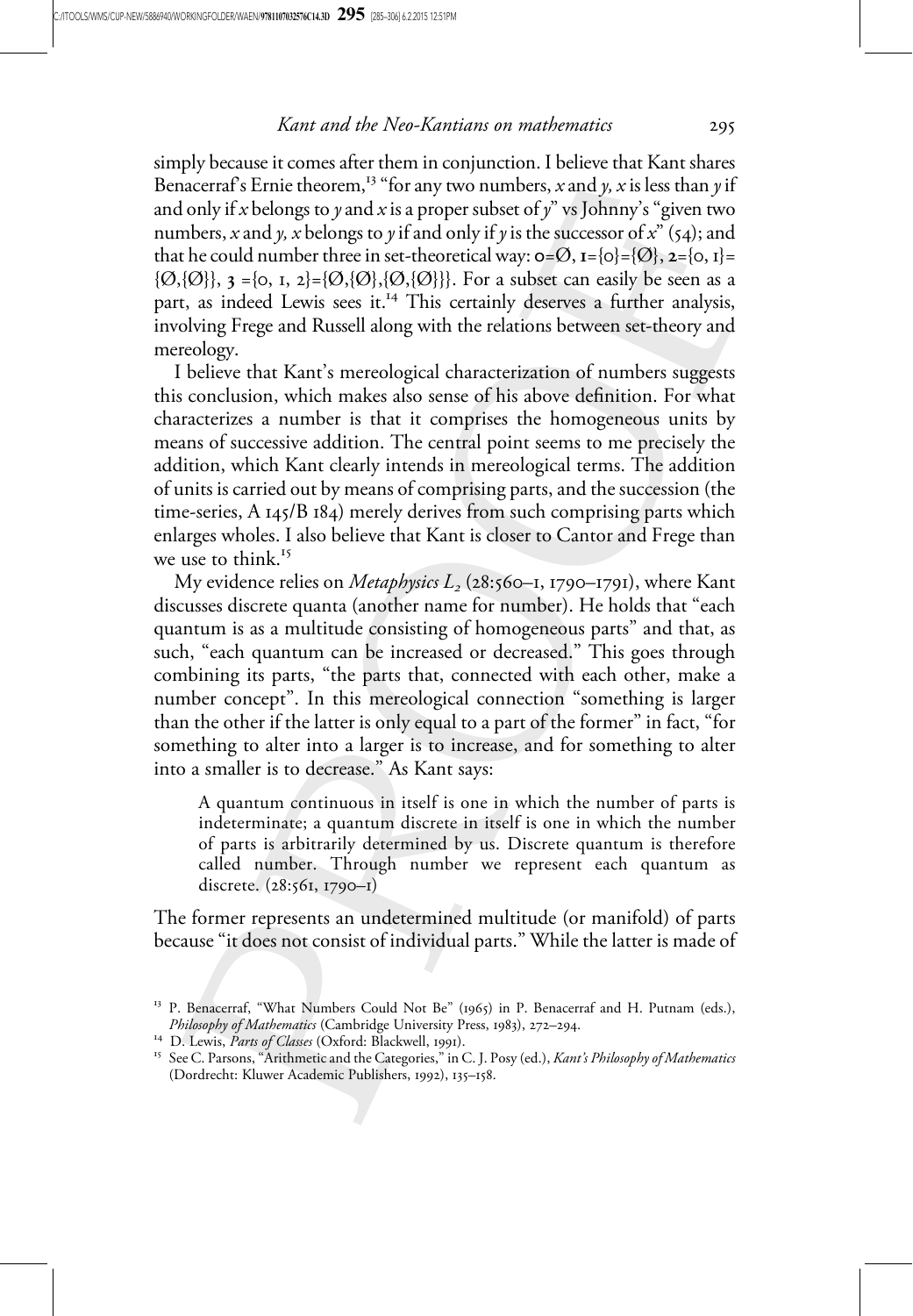partitions, namely "assignable parts." It is noteworthy that space and time are here defined as "continuous quanta" because they contain all assignable parts (as undetermined, though), behaving like a common field in which quanta get differentiated. This field seems to be already predisposed to being quantified by arbitrary partitions. The difference between discrete and continuous quanta rests on the possibility of aggregating parts into wholes. A number is clearly identified with the quantum whose assignable parts are not only homogeneous and individual, but also increased and decreased via aggregation.<sup>16</sup>

This latter says that a number is ultimately an extensive magnitude. Kant calls extensive those magnitudes which are composed by homogeneous parts we can distinguish (28:562), because they are assignable.

All magnitudes can be considered in two ways: either extensively or intensively. There are objects in which we do distinguish no multitude of homogeneous parts; this is intensive magnitude ... The objects in which we distinguish a multitude of homogeneous parts have extensive magnitude. The intensive magnitude is the magnitude of the degree, and the extensive magnitude is the magnitude of the aggregate.  $(28:562)$ 

Differently put, "A magnitude [is] extensive when the representation of the parts makes possible, and therefore necessarily precedes, the representation of the whole" (A 162/B 203). On the contrary, when the composition (Zusammensetzung) of parts is a coalition (Koalition) rather than an aggregate (Aggregation), the magnitude which derives from the mathematical synthesis of the homogeneous is intensive (B 202). For it does not allow for any mereological distinction.<sup>17</sup> While in order to be an aggregate of parts a magnitude must be apprehended in an extensive fashion, namely "through successive synthesis of part to part." This is possible only if all intuitions are from the very beginning conceived in terms of extensive magnitudes (B 202), namely "as aggregates, as complexes of previously given parts" (A 163/B 204).

<sup>&</sup>lt;sup>16</sup> Schultz says: "I. From several given homogeneous quanta, to generate the concept of one quantum by their successive connection, i.e. to transform them into one whole. 2. To increase and to diminish any given quantum by as much as one wants, that is, to infinity." J. Schultz, Prüfung der kantischen Kritik der reinen Vernunft (Königsberg: Hartung, 1789), vol. i, 221. It is noteworthy that Rickert shares the purely logical argument of Leibniz which grounds arithmetical identity on the associativity and commutativity of addition. The same argument that is employed by Kant's pupil Schultz about progressing from  $7$  to 12 by successive additions of 1.

 $\frac{17}{12}$  Also a continuous quantum can be increased, and that not by means of a mereological addition of parts rather by means of altering the value of its degree; since an intensive magnitudes represent a degree of intuitions (A 166–76/B 207–18).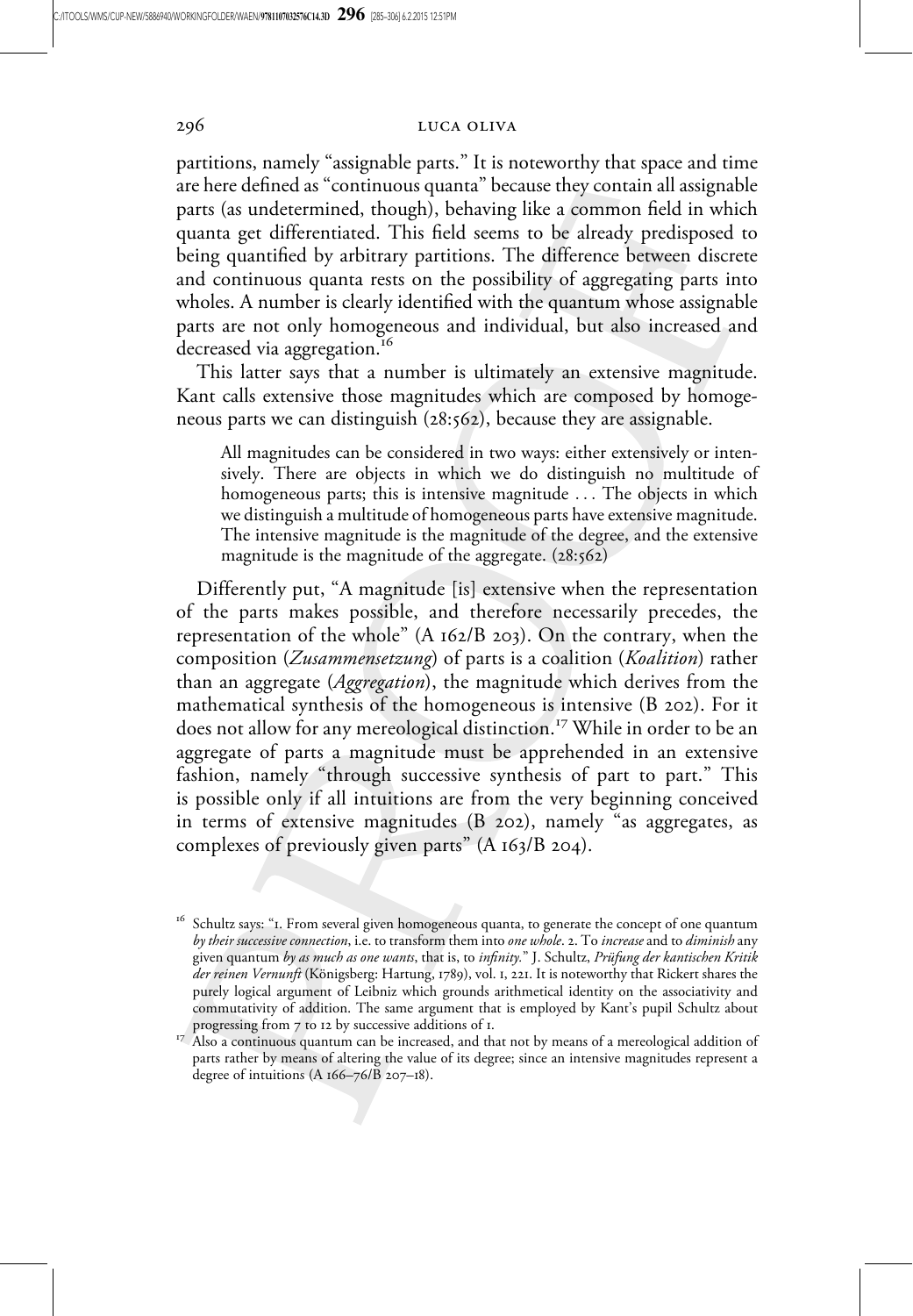# Rickert on logical identity

We have seen above how homogeneity and the part–whole relation pertain to Kant's notion of numbers in a crucial way. In his The One, the Unity and the Number One (1924a) Rickert offers an interesting variation of that notion by diversifying the logical character of the intuitions. Roughly put, homogenous parts are intended to represent the logical core of numbers, while their mereological compositions are developed in mathematical series. The former are ultimately based upon spatial places, the latter upon temporal series. In what follows, I'll present the arguments in support of these conclusions, starting with homogeneity.

Rickert begins with a metaphysical premise. Logic and mathematics share the same kind of objects, namely the unreal. They both dismiss psychophysical reality, holding that "a number or a line are not real as the paper on which they are drawn or the mental act by which they are perceived" (Rickert 1924a: 3). Yet their similarity ends here. Even if their areas mainly overlap, it may be possible to identify parts of them which are not in common. If it is feasible to do, these parts along with their characteristics could represent "that which is mathematical" (das Mathematische) on the one hand, and "that which is truly logical" (*das reine Logische*) on the other.

What is logical? Rickert's first concern is to dismiss any psychological answer in the following way. Anything we may think is an object of thought, and any object of thought is logically something. There is no such thing as thinking in general, which may be considered as empty and independent of any object. We cannot think anything without thinking of something at the same time. However, whereas thinking is an act of my thought, what is thought by such act looks independent of it. Rickert holds that we can sort out act and object from anything we think, and then we can separately question the object of thought without involving the act through which we necessarily think of it. Therefore, the act of thinking and the something which is thought by means of that act can be treated separately.

Rickert accomplishes this goal by carrying out a semantic examination of objects. According to it, any object of thought gets labeled as 'something' and, therefore, gets referred to as a composition of form and content. On the one hand, the word 'something' behaves like a rigid designator à la Kripke so to speak, for it always means that composition. On the other, it can designate anything specific as well, hence it turns out to be non-rigid. Finally, he focuses on several definitions of "something."

(a) In so far as there is a content (whatsoever), there is also a "unifying form of that content." What really matters for Rickert is that "form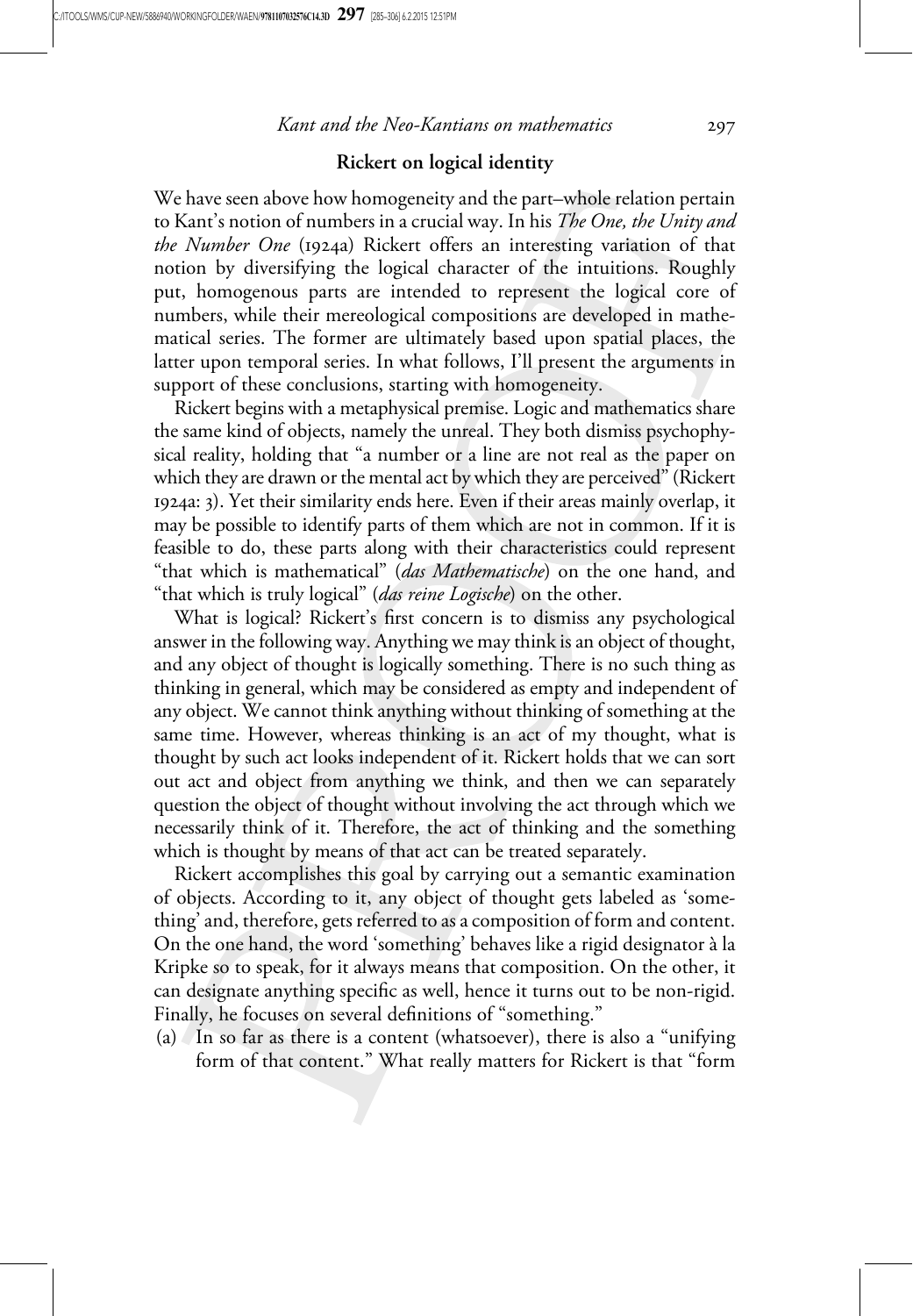#### 298 luca oliva

and content" represent irreducible elements which compose any "something" as its parts or moments. As separated, each of them was not yet something; for in that case, it would rather become itself an object of thought, and as such it would be "something" and thus requiring "form and content" over again. The form itself or the content itself cannot be thought as more elementary objects because any object of thought is a composition of them.

(b) In other terms, form and content represent two logical moments which are sharply different, like "the one and the other" [das Eine und das Andere]. He notices that paradoxically the identity of something is connoted by the alterity (otherness) of such moments. Since each of them always remains in relation to the other they form a relation of relatives (*relatio relatorum*). Therefore the logical object results in nothing simple but in a plurality of moments.

The same point is later clarified in Predicative Logic and The Problem of Ontology (Rickert 1930), where Rickert defends the idea that the identity of something is ultimately the unity of "the one and the other," for they stand for the relation (Verbindung) of subject and predicate, in which alone "the logical meaning is found out in a proposition which relates a grammatical subject with a grammatical predicate, or in short: all true and reasonable propositions are linguistic predications" (Rickert 1930: 30). In this sense, any proposition is the logical, linguistic synthesis of the one and the other. A conclusion otherwise reached in The Main Problems of Philosophy (1934), as Rickert says: "the empty form of the subject synthesizes objects without being in turn objectified" for its identity consists in the logical function of objective unification (Rickert 1934: 115–119).

It follows that the ultimate thing of thought or "the most elementary object we may think of" is, logically speaking, a manifold, i.e., not one but two logical places or moments, which are called "pre-objects or preobjective elements of any object." They represent two constitutive parts of any object of thought, namely of any something in general.

This latter is also addressed as the content which is united by some form. What matters in this case is that they both are strictly formal, namely logical. As the logical content is filled out by anything alogical, the object in general turns particular or empirical. Accordingly, Rickert distinguishes the formal content (Gehalt) from the material content (Inhalt or *Beschaffenheit*) – the former being constitutive therefore necessary, the latter being only contingent. In this sense, it is always the content that which specifies the kind of object, for the material content that fills the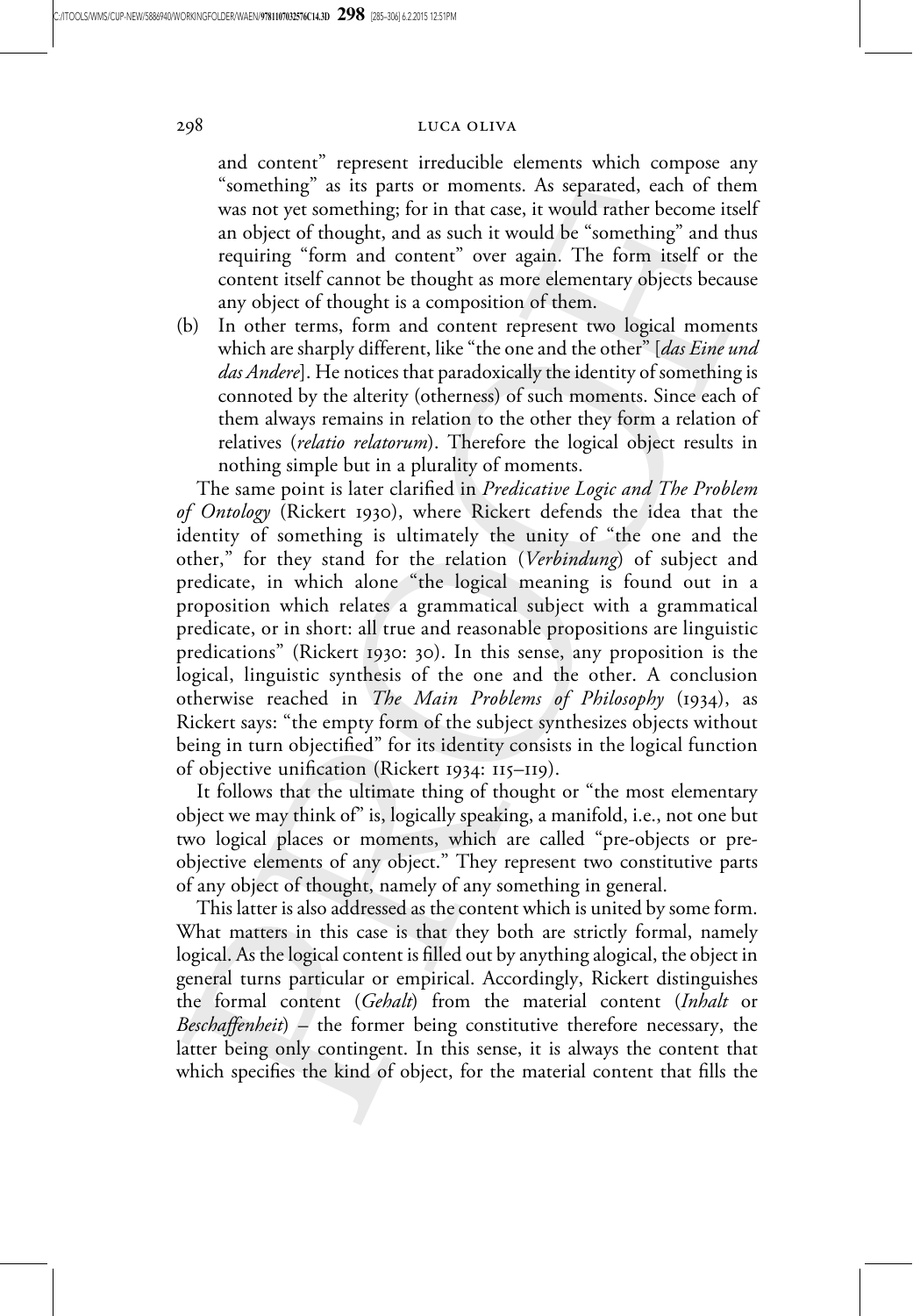(formal) content is always alogical. It can only be perceived and never thought.

The form alone or the content alone do represent objects which may be thought logically. This is correct and must be highlighted. However it is misleading to believe that they at the same time represent something logically more elementary or that they represent that which is logically ultimate and simplest. On the contrary, that which is theoretically ultimate and simplest has been already obtained by means of the concept of formed content or unity of form and content. The ultimate thing which can be thought as object is never a single thing; such ultimate thing does not designate a singularity but as soon as it is conceptually thought it designates a manifold of elements, which as numbered designates a plurality (Rickert 1924a: 14).

- (c) In Rickert's view, form and content replace subject and predicate. He explicitly argues for that in *Predicative Logic* (1930). In his main work The Object of Knowledge (1928), he shows how to justify this switch. The argument runs as follows. As we say, for instance, that "the leaf is real" we apply the form of reality (*Wirklichkeit*) to a content that is accordingly real (*wirklich*); however this is not all. We also assume that there is a form in general which is empty and which can be filled with a content; the "leaf" is a real object, that is something that bears "the immanent, real object that is filled in the content" by means of the form of reality. It suggests that form and content of something ultimately mean its subject-predicate relation, and that both are a priori and formal components of any object that we can address as something.
- (d) Another name for "something in general" is "one and the same." With this definition Rickert wants to stress that the form of one is what endows the content with unity, and provides something with identity. Such identity connotes a formal property of any object. Rickert expresses this idea in different formulas like "the content in general as unified by the form of identity," or "any content is identified by the form of unity" (Rickert 1924a: 45).

He also introduces a subtle distinction between "what" (whatsoever) and "something," identifying the former with the quality (materiality, Beschaffenheit) of the latter; the quality of something is determined by its content. In this sense, form and content are for Rickert replaceable with identity (quantity) and alterity (quality). And from that he criticizes Hegel's dialectical thinking for having based the moment of the antithesis upon negation. In Rickert's eyes it should be more adequately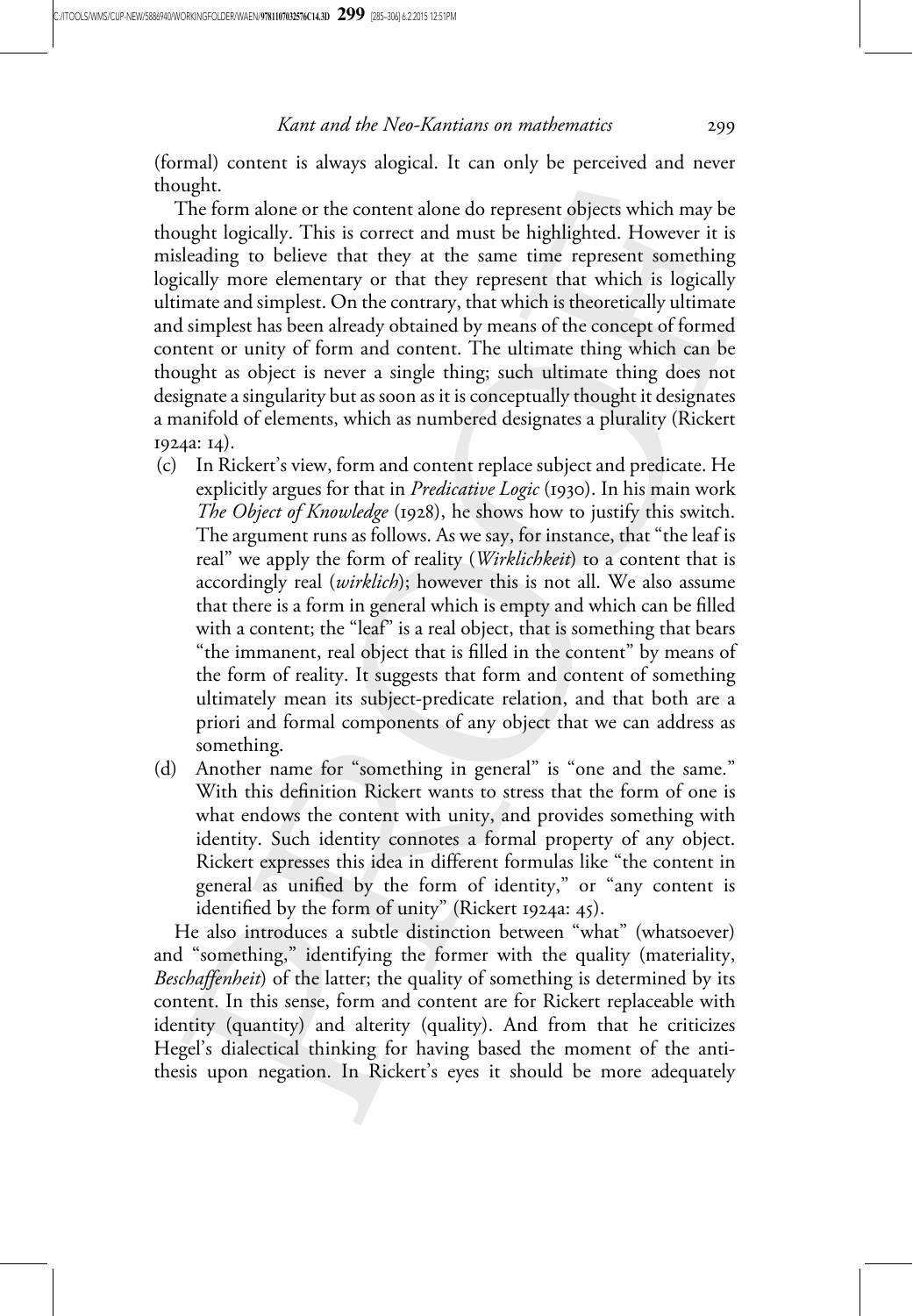conceived in terms of hetero-thesis based upon alterity, not just a formal negation but a completion. The negation follows alterity, which is not the mere negation of identity but a positive, primitive moment that cannot be simply deduced from the other. Consequently, he replaces tautology with heterology.

In conclusion, Rickert's notion of logical objects describes a triadic construction made of two moments and their union, namely "the one<sup> $(i)$ </sup> and<sup>(3)</sup> the other<sup>(2)</sup>." It reproduces the formal synthesis of subject and predicate, which defines the identity of any type of objects, numbers included.

# What numbers could not be

Rickert defends the following thesis. A number is ultimately a structure which is not understandable in merely logical terms, although it is mathematically elementary. This is due to the fact that its concept includes alogical components which prevent it from being purely logical. Consistently, any logical foundation of mathematics is rejected as far as logic is conceived as restricted to the above unity of S-term and P-term (form and content).

In order to support his conclusions, Rickert introduces a few arguments regarding the non-commutativity of subject and predicate, the irreducibility of identity to equality, and the nature of the numerical series. Let's call this part "what numbers could not be" and let's see how it leads to Rickert's account of numbers.

(a) "Subject and predicate" are not two numbers yet, and their unity does not mean the number two. Although their logical elements numerically designate a plurality, the semantic reference does not mirror the designator. In fact, counting those elements presupposes rather than derives numbers; it looks like numbering anything else. However, let's suppose the opposite to derive a contradiction like in an indirect proof. Thus, if "subject and predicate" meant the same as "1+1" and their "unity" the same as "2," then the commutative law should rule over them like it does over any numerical addition. However, while the two numbers can be switched without any loss, the same cannot happen with that logical unity.

A clarifying example can be drawn from predicative set-theory. The unity subject–predicate specifies the former by means of the latter; it can be read as x possessing the property  $P$ , and upon the propositional function  $P(x)$  a set can be built,  $S = \{x : P(x)\}\$ . Rickert argues that x and P (respectively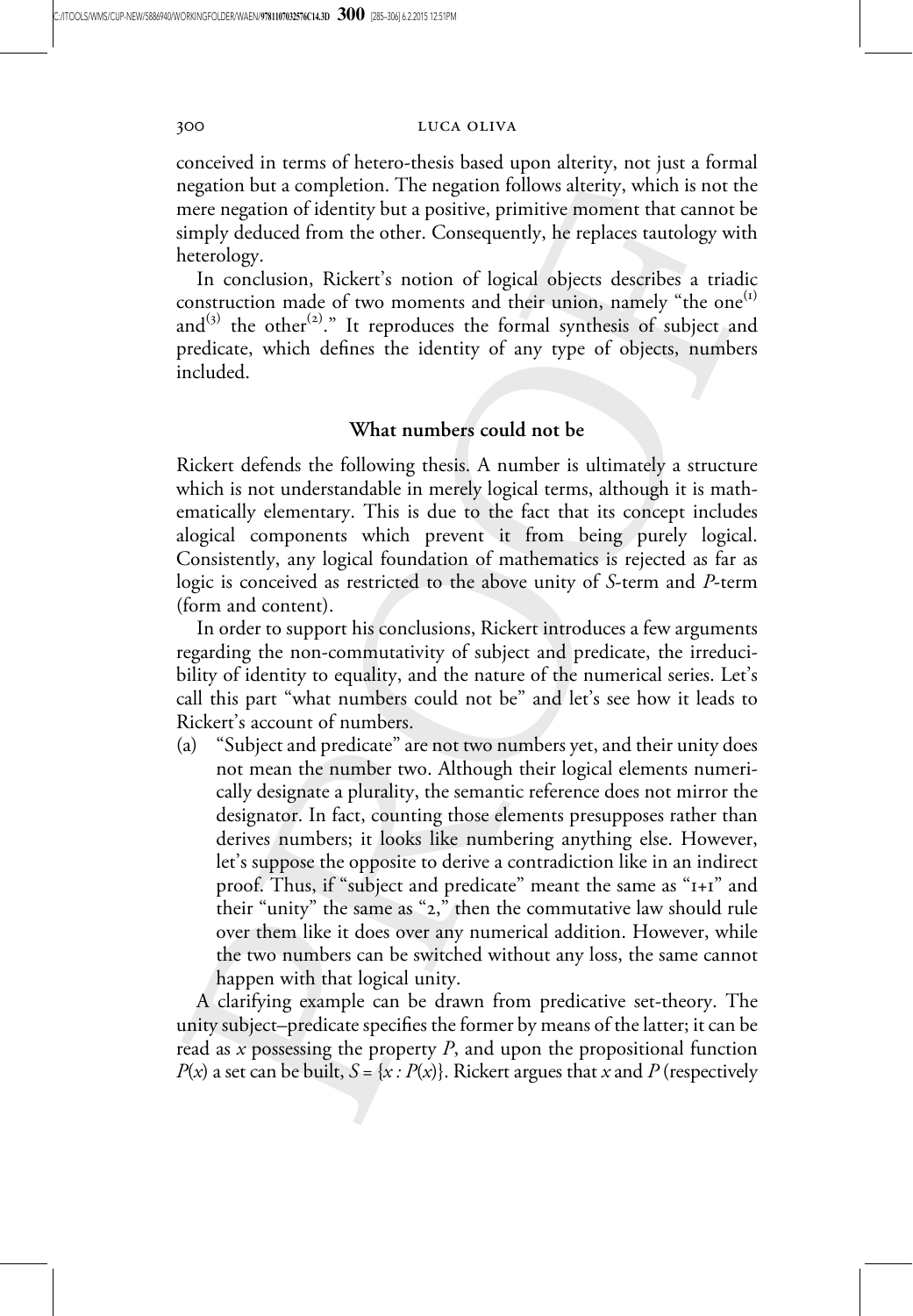subject and predicate) do not merely fill the logical places of the set, places which were still remaining after  $x$  and  $P$  were removed. On the contrary, they are those places, namely specific building-blocks of any set. As placeholders in any set-building form, they do not have anything in common. Consequently, there is no possibility of switching them.

(b) 'Subject and predicate' are not equal. They identify something by means of their unity but do not allow for any equality among them. Otherwise put, any object is characterized as 'one and the same' by means of the logical relation of its S-term with its P-term. Far from being equal they are irreducibly different. This is another reason why we cannot count them as numbers; in fact, there is no homogeneity between them which may lead to an addition. Rickert holds that logical identities exclude any duplicate in such a way that we cannot add anything identical to anything.

He draws upon medieval theories sharing the same argument, like those of Meister Eckhardt, who states Gleichheit steht in Unterschied (equality rests on difference), or Thomas Aquinas' formula *aequalitas diversorum est* (equality pertains to differences). Accordingly, he even draws the conclusion that there is no adequate semantic expression for identity. Even the classic formula, "A=A" is misleading because it shows two "As" instead of one (and the same). As Friedman nicely puts it, "Rickert still identifies formal logic with the traditional subject-predicate logic, which is indeed confined to relations of genus and species and thus to the purely symmetrical relations of identity and difference." 18

(c) Finally, the arrangement of "subject and predicate" does not display any mathematical series. Their logical unity lacks any temporal sequence which may lead to a numeration. This is mainly due to the different meaning which is borne by the mathematical sign for addition (*plus*, +) and the logical connective for union (*and*,  $\bullet$ ). Rickert says that the logical unity connects its elements without any fusion, for the logical elements unified remain separate. It is challenging to express this in current notation.

In my view, it seems his aim is just to exclude any possibility of deriving a series from the disposition of their conjunction: for a series has to do with homogeneous parts, namely a repetition in time and space where a succession can literally take place. In this sense it seems quite consistent to stress the role of mediation played by their union. S-term and P-term are logical

<sup>&</sup>lt;sup>18</sup> M. Friedman, A Parting of the Ways: Carnap, Cassirer, and Heidegger (Chicago: Open Court, 2000).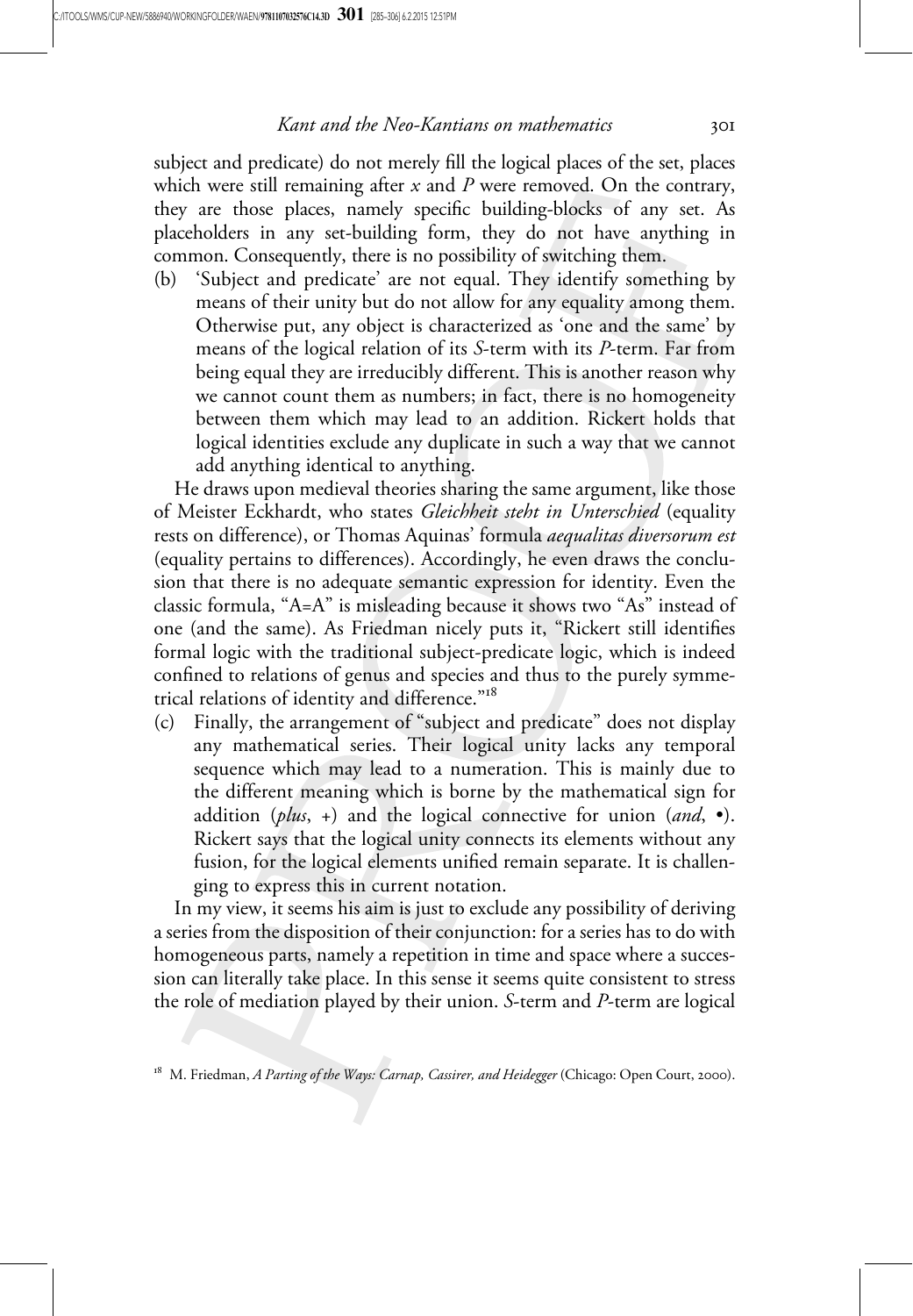#### 302 luca oliva

places and their union, the logical conjunction, however intended  $(and, \bullet)$ , behaves like a logical medium between heterogeneous parts.

It is noteworthy that switching from "that which is logical" to "that which is mathematical" has significantly to do with the introduction of time in the logical relation of places. It suggests that Rickert sharply differentiates Kant's notion of spatiotemporal intuition in logical, spatial placeholders on the one hand, and their alogical, temporal sequences on the other. Rickert clearly attributes the latter to the subject, "We need to free ourselves from the very idea of a supposed creation of that which is logic by means of the subject, even if such subject is taken as merely formal" (Rickert 1924a: 57). Then he reaffirms the main theme of his philosophy<sup>19</sup> as he had already done in Two Ways of Epistemology (1909). The thinking subject can only *recognize* such logical object as something which is *objectively valid* (by itself). Hence, the logical meaning of everything (numbers included) rests in a sort of super-individual, independent sphere. Like a theoretical value which transcends every cognizing subject which is ultimately compelled to recognize it as that which cannot be otherwise. Rickert's philosophy of values is all about this formal obligation of validity, which in the case of numbers turns out to be logical.

In a nice little book on the concept-formation of the sciences, titled The Theory of Definition (1888), Rickertaccordingly clarifies the metaphysical nature of mathematical concepts:

the mathematical concepts are not referred to the sensible, real objects of the natural sciences, from whose vast multiplicity clear properties (Merkmale) are first sorted out as essential; but they are valid by virtue of their ideal being, due to which everything is equally essential, namely the difference between essential and non-essential just drops. (Rickert 1888: 43)

If logical objects are not yet numbers, then what are numbers?

# The numerical series

From what numbers cannot be Rickert derives what they are. The logical core of numbers is provided by the subject-predicate relation, whose unity represents the homogenous part of each numerical whole. What remains to

<sup>&</sup>lt;sup>19</sup> Mathematics works with objects which are quantitatively determined. There are three ontological spheres: logic (that which is valid, or has validity, or simply is without existing), mathematics (ideal existing) and reality (real existing). The validity of logical objects (objects which only own a general content (not a particular or special content filling that general content) disregards any quantification along with all existence. It represents a duty or a norm for the thinking subject who does not have any other choice rather than recognizing its validity.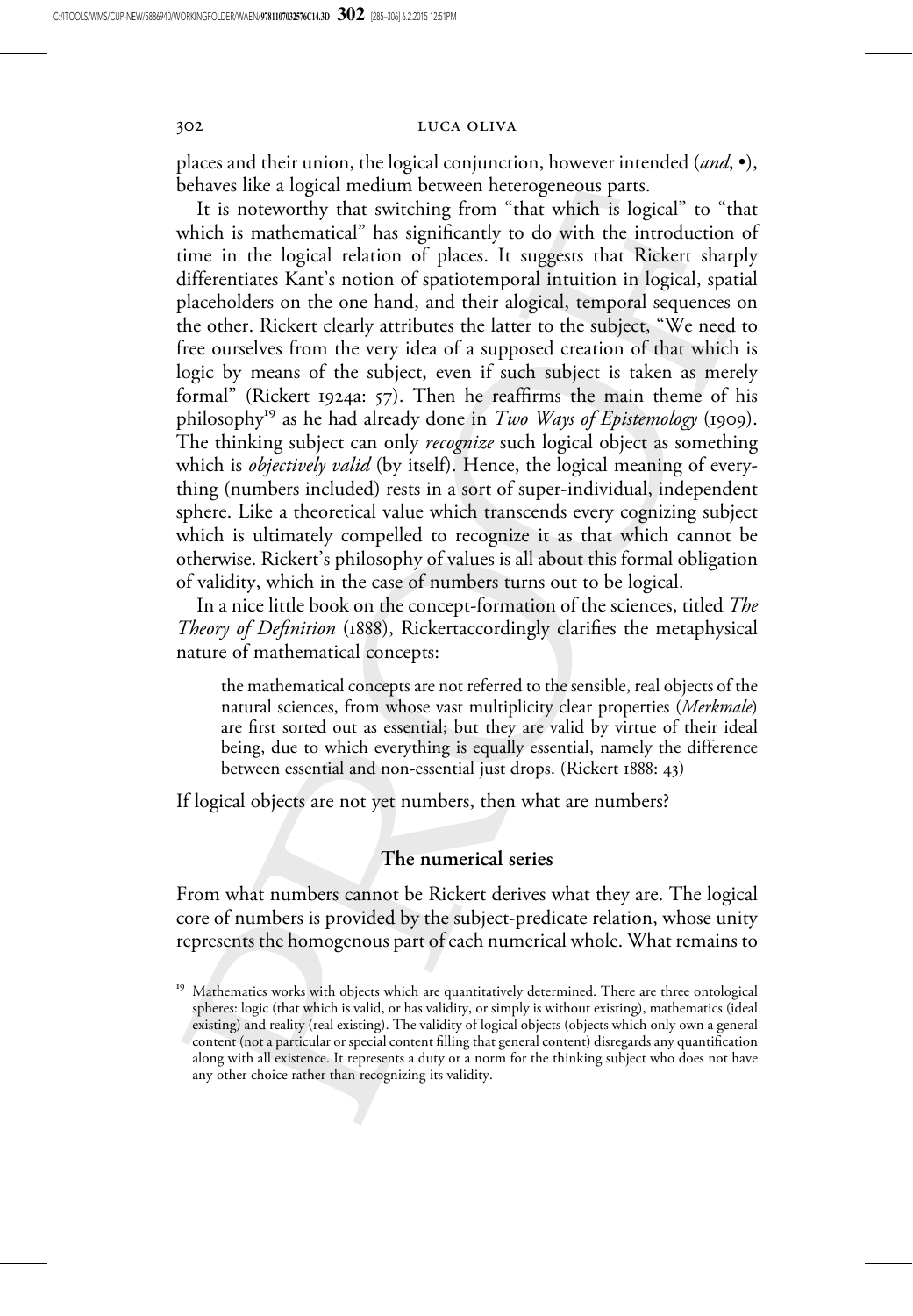be discussed are the alogical components of the numbers. They eventually coincide with the thought itself, namely the real, psychical process (act) that takes place in time involving series and quantity. I'll first survey Rickert's argument along with its sources (Dedekind), and then I'll compare both of them with the Neo-Kantians of Marburg.

The alogical components by themselves cannot be numbers, for instance the acts of thought which count objects in time are not numbers. But they say something crucial about them. Thinking the same object for several times does not result in different objects but in different acts of thinking one and the same object. "The identity of an object can be placed many times, although to each of these times does not correspond a different identity", for there were no two identities but "just two times the same identity"; more precisely, "the same union of form and content (subjectpredicate relation) is repeated many times" (Rickert 1924a: 56). This suggests to Rickert that numbers have to do with psychical (empirical) acts which are repeated in time; by means of them the same object is placed over and over again. However, in order to accomplish such repetition a temporal series is needed, for the placement is a psychical reality which occurs in a time series (Reihe).

In such series we find the same object in different places, something which gathers together that identity  $(P<sub>s</sub>)$  and diversity (different places on a line) required for the mathematical equality. Thus, switching one logical object with another becomes possible, for the series works like an homogeneous medium where one and the same object can be differently placed somewhere else; and in this sense it can finally be seen as equal. In comparison, the logical medium was pretty much heterogenous.

Although that explains equality and commutativity, it does not yet account for numerical addition. In fact, the series as such (the homogeneous medium) just represents a bunch of places filled by one and the same object. Rickert notices that and introduces *quantity* as the last alogical component. He precisely introduces quantity into the formal content of something in general as a sort of special, qualitative content. In this sense, a number is something in general (a logical object) which is qualified by a certain quantity and thus assigned to (placed in) a precise position of any series whatsoever. In other terms, it is a quantum. The quantification turns a bunch of places into an ordered series which by virtue of that looks like an arrow pointing at a progression.

Zijderveld captures Rickert's idea as follows: "As abstract, pure, ideal and non-sensual as numerals are, they are nevertheless the substantial, quantitative objects of mathematics" since "after all numerals do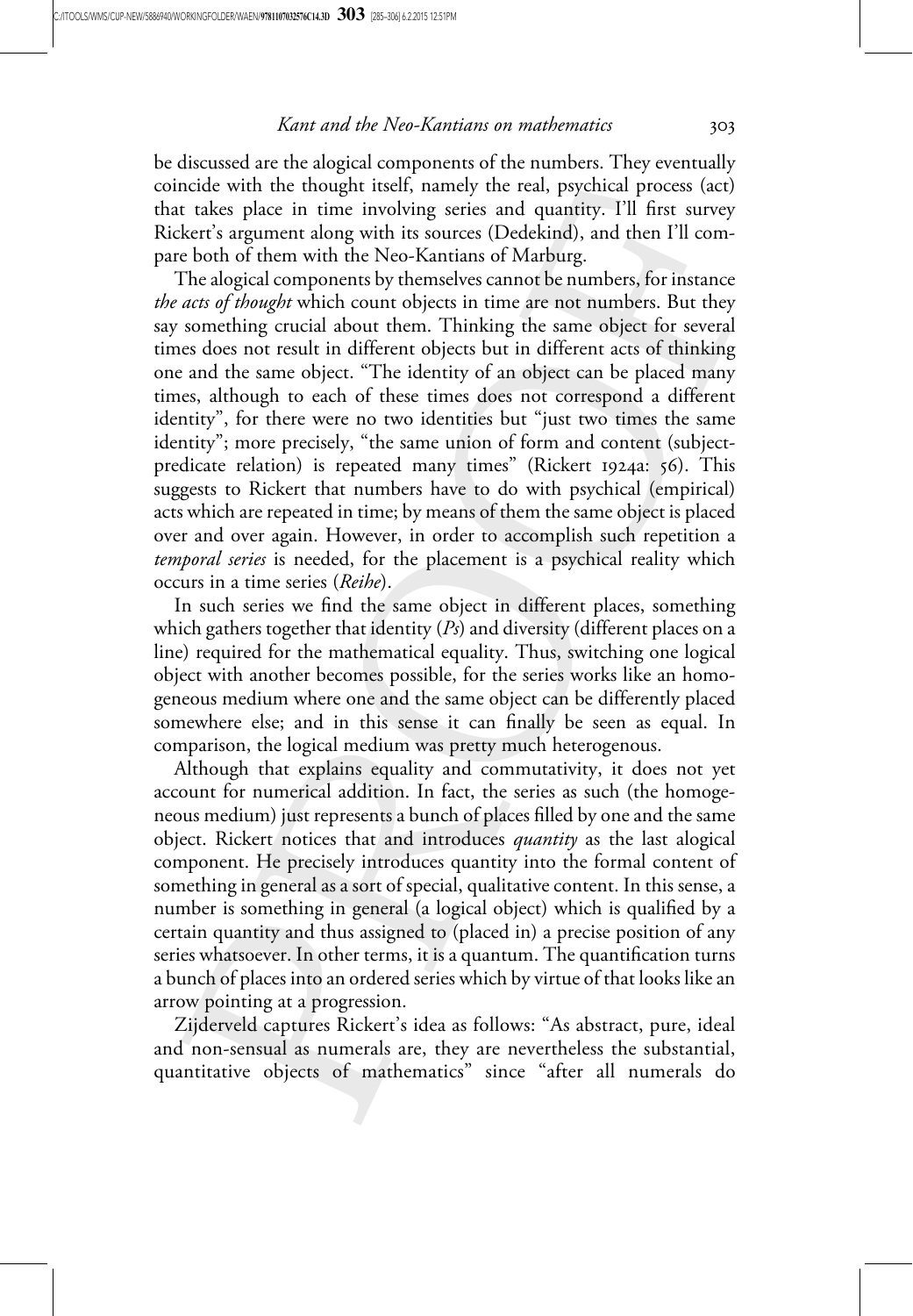#### 304 luca oliva

exist."<sup>20</sup> However, I think that Rickert's reasoning is missing a point. Introducing quantity in each place of the series is ineffective unless those places get somehow aggregated (like parts) in a proportional way. As far as Rickert keeps quantitative sizes as components of numbers, he could not dismiss part-whole relations. The entire argument asks for a mereological foundation of numbers in a Kantian sense.

About that, it is interesting to notice how Rickert diverges from Cassirer after their initial, common endorsement of Dedekind's theory of numbers.<sup>21</sup> For Dedekind the whole of arithmetic follows from the act of counting which bears out "the successive creation of the infinite series of positive integers in which each individual is defined by the one immediately preceding." If  $a$  and  $b$  represent one and the same rational number, then  $a=b$  as well as  $b=a$ . If not, then their difference  $a-b$  has either a positive or negative value. "In the former case  $a$  is said to be greater than  $b$ , b less than a," in symbols as  $a > b$ ,  $b < a$ ; as "in the latter case b–a has a positive value it follows that  $b > a$ ,  $a < b$ " (Dedekind 1901: 4–5). The three following laws ground Rickert's notion of numerical series and the entire mathematical account of the Marburg Neo-Kantians.

i. If  $a > b$ , and  $b > c$ , then  $a > c$ . Whenever a, c are two different (or unequal) numbers, and  $b$  is greater than the one and less than the other, [it geometrically means] b lies between the two numbers a, c. [That is] If  $p$  lies to the right of q, and q to the right of r, then p lies to the right of r, ... q lies between the points  $p$  and  $r$ . ii. If  $q$ ,  $c$  are two different numbers, there are infinitely many different numbers lying between a, c. [That is] If  $p$ , r are two different points, then there always exist infinitely many points that lie between  $p$  and  $r$ . iii. If  $a$  is any definite number, then all numbers of the system  $\overline{R}$  fall into two classes,  $A_1$  and  $A_2$ , each of which contains infinitely many individuals; ...  $A_1$  comprises all numbers  $a_1$  that are  $\langle a_1, \ldots, a_n \rangle$ comprises all numbers  $a_2$  that are  $>a_1 \dots$  every number of  $\dots A_1$  is less than every number of ...  $A_2$ . [That is] If p is a definite point in L, then all points in L fall into two classes,  $P_1$ ,  $P_2$ , each of which contains infinitely many individuals;  $\ldots$   $P_1$  contains all the points  $p_1$ , that lie to the left of p, and ...  $P_2$  contains all the points  $p_2$ , that lie to the right of p; the point p itself may be assigned at pleasure to the first or second class. (Dedekind 1901: 6–7)

Dedekind shows that the "properties of rational numbers recall the corresponding relations of position of the points of a straight line L"

<sup>&</sup>lt;sup>20</sup> A. Zijderveld, *Rickert's Relevance: The Ontological Nature and Epistemological Functions of Values* (Leiden: Brill, 2006), 156.

<sup>&</sup>lt;sup>21</sup> R. Dedekind, "Continuity and Irrational Numbers," in Essays on the Theory of Numbers (Chicago: Open Court, 1901), 1–27.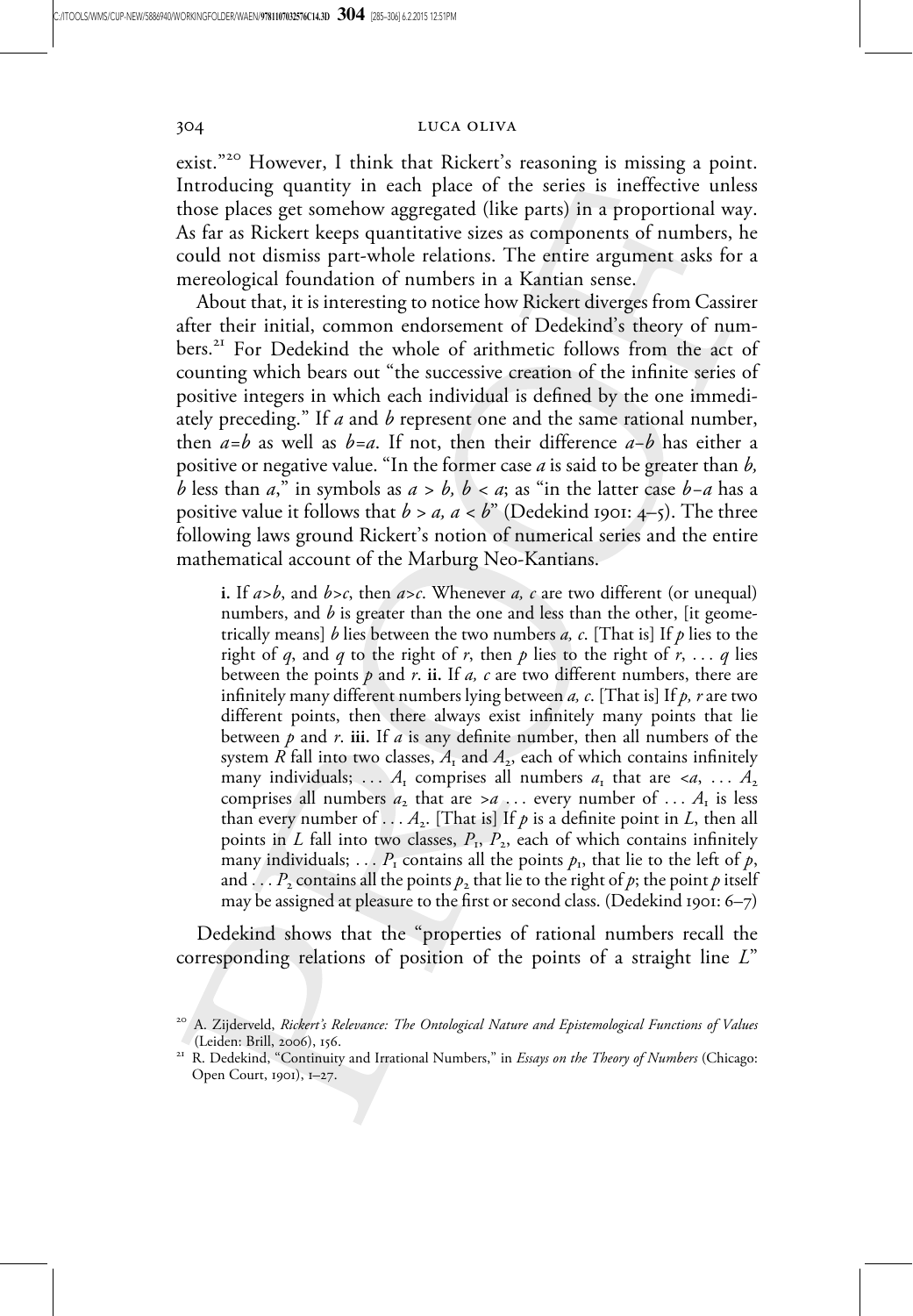(Dedekind 1901: 6), where the arithmetic difference assigns each number to a different place along the series. According to Dedekind's relational structure, "numbers are simply places within such a series or progression", and their concept is properly defined as relational for it is "entirely exhausted by the formal properties of a particular kind of relational structure."<sup>22</sup>

This is precisely the notion of numerical series loosely discussed by Rickert and endorsed by Cassirer. In his Substance and Function (1923) Cassirer argues that natural numbers are entirely given by their position in the progression of ordinal numbers. They behave like objects whose system is ruled by a logic of relations (the concepts of function), objects that are thus "resolved into a web of relations" (Cassirer 1927: 31–92). Given a certain law of progression, "to every member there belongs an immediate successor with which it is connected by an unambiguous transitive and asymmetrical relation". Since mathematics "is a system of ideal objects whose whole content is exhausted in their mutual relations, ... the 'essence' of the numbers is completely expressed in their positions", and they solely derive "from purely logical premises" (Cassirer 1923: 38–39).

"When," says Dedekind in definition, "in the consideration of a simple infinite system N, arranged by the "copying" (Abbildung)  $\Phi$ , we totally abstract from the particular properties of the elements, retain merely their distinctness, and attend only to the relations in which they are placed to each other by the ordering "copying" Φ, then these elements are called the natural numbers or the ordinal numbers or also simply numbers, and the fundamental element 1 is called the fundamental number of the numerical series N" (Cassirer 1923: 38).

Rickert agrees with Cassirer's premises but not with his conclusions. The schools they respectively represent, the Baden and Marburg Schools of Neo-Kantianism, converge at "the relationship between mathematics and the realm of pure logic."<sup>23</sup> In fact, pure logic is certainly included within mathematics but Rickert balks at the converse. Mathematical objects like numbers represents a sort of advanced structures which are not ultimately reducible in the logical terms of predication or in any of its formal variations, set-predicative theory included. Like Rickert,  $\text{Nator}^{24}$  argues that "arithmetic is grounded on a series of relations among elements (namely the natural numbers ordered by the successor relation) ... but he adds that the sequence so defined is not identical to or dependent on

<sup>&</sup>lt;sup>22</sup> Friedman, *A Parting of the Ways*, 29. <sup>23</sup> Friedman, *A Parting of the Ways*, 29. <sup>24</sup> Natorp 1910.